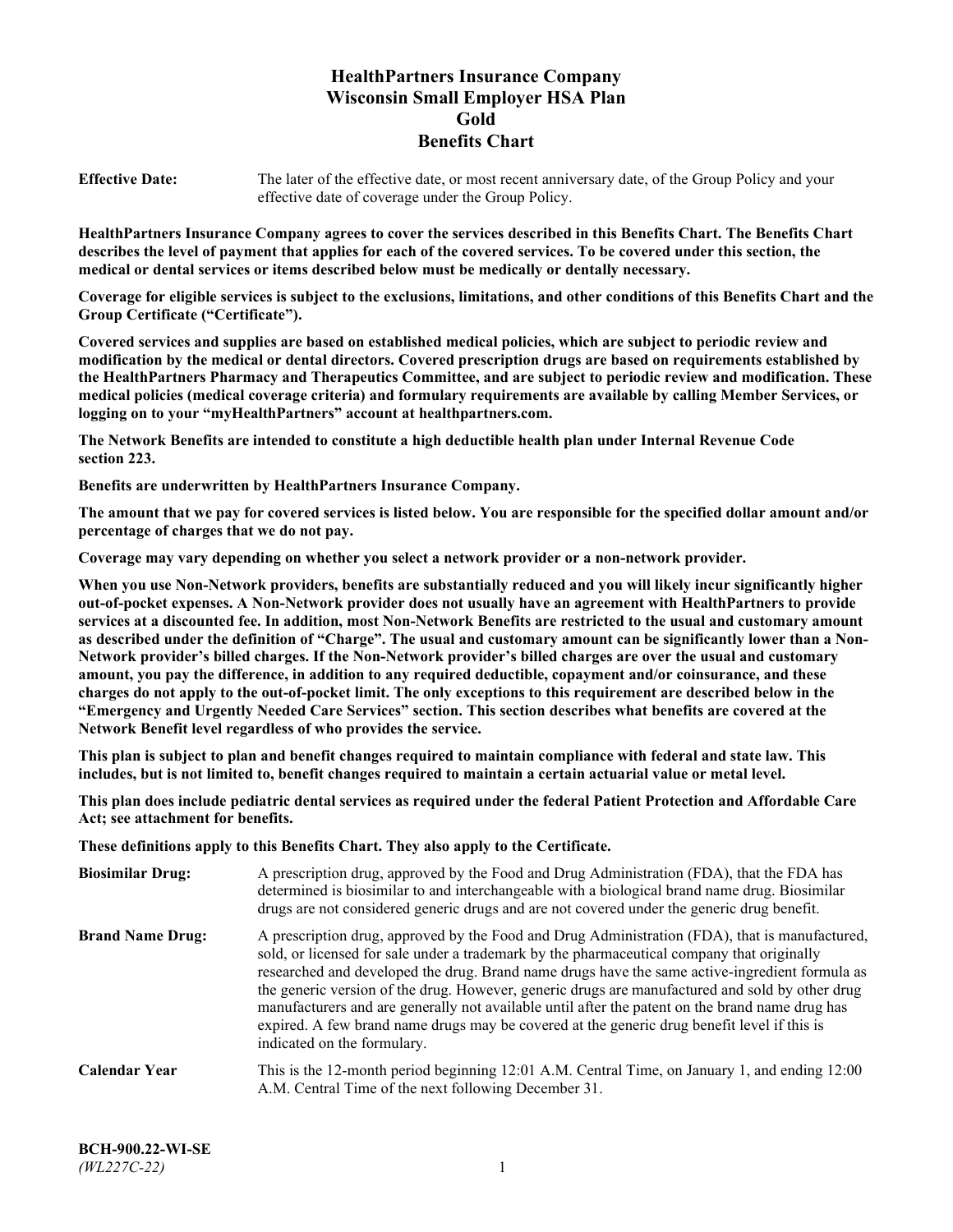| <b>Charge:</b> | For covered services delivered by a network provider, this is the provider's discounted fee for a<br>given medical/surgical service, procedure or item.                                                                                                                                                                                                                                                                                                                                                                                                                                                                                                                                                                 |
|----------------|-------------------------------------------------------------------------------------------------------------------------------------------------------------------------------------------------------------------------------------------------------------------------------------------------------------------------------------------------------------------------------------------------------------------------------------------------------------------------------------------------------------------------------------------------------------------------------------------------------------------------------------------------------------------------------------------------------------------------|
|                | For covered services delivered by non-network providers, a contracted rate may apply if such<br>arrangement is available to HealthPartners.                                                                                                                                                                                                                                                                                                                                                                                                                                                                                                                                                                             |
|                | For the usual and customary charge for covered services delivered by non-network providers, our<br>payment is calculated using one of the following options, depending on availability: 1) a<br>percentage of the Medicare fee schedule; 2) a comparable schedule if the service is not on the<br>Medicare fee schedule; or 3) a commercially reasonable rate for such service if a fee schedule is<br>not available.                                                                                                                                                                                                                                                                                                   |
|                | The usual and customary charge is the maximum amount allowed that we consider in the<br>calculation of the payment of charges incurred for certain covered services. You must pay for any<br>charges above the usual and customary charge, and they do not apply to the out-of-pocket limit.                                                                                                                                                                                                                                                                                                                                                                                                                            |
|                | A charge is incurred for covered ambulatory medical and surgical services, on the date the service<br>or item is provided. A charge is incurred for covered inpatient services, on the date of admission to<br>a hospital. To be covered, a charge must be incurred on or after your effective date and on or<br>before the termination date.                                                                                                                                                                                                                                                                                                                                                                           |
|                | Copayment/Coinsurance: The specified dollar amount, or percentage, of charges incurred for covered services, which we do<br>not pay, but which you must pay, each time you receive certain medical services, procedures or<br>items. Our payment for those covered services or items begins after the copayment or coinsurance<br>is satisfied. Covered services or items requiring a copayment or coinsurance are specified in this<br>Benefits Chart.                                                                                                                                                                                                                                                                 |
|                | For services provided by a network provider:<br>An amount which is listed as a flat dollar copayment is applied to a network provider's discounted<br>charge for a given service. However, if the network provider's discounted charge for a service or<br>item is less than the flat dollar copayment, you will pay the network provider's discounted charge.<br>An amount which is listed as a percentage of charges or coinsurance is based on the network<br>provider's discounted charges, calculated at the time the claim is processed, which may include an<br>agreed upon fee schedule rate for case rate or withhold arrangements.                                                                            |
|                | For services provided by a non-network provider:<br>Any copayment or coinsurance is applied to the lesser of the provider's charges or the usual and<br>customary charge for a service.                                                                                                                                                                                                                                                                                                                                                                                                                                                                                                                                 |
|                | A copayment or coinsurance is due at the time a service is provided, or when billed by the<br>provider. The copayment or coinsurance applicable for a scheduled visit with a HealthPartners<br>network provider will be collected for each visit, late cancellation and failed appointment.                                                                                                                                                                                                                                                                                                                                                                                                                             |
| Deductible:    | The specified dollar amount of charges incurred for covered services, which we do not pay, but an<br>enrollee or a family has to pay first in a calendar year. Our payment for those services or items<br>begins after the deductible is satisfied. For network providers, the amount of the charges that apply<br>to the deductible are based on the network provider's discounted charges, calculated at the time<br>the claim is processed, which may include an agreed upon fee schedule rate for case rate or<br>withhold arrangements. For non-network providers, the amount of charges that apply to the<br>deductible are the lesser of the provider's charges or the usual and customary charge for a service. |
|                | Any amounts paid or reimbursed by a third party, including but not limited to: point of service<br>rebates, manufacturer coupons, manufacturer debits cards or other forms of direct reimbursement<br>to an Insured for a product or service, will not apply toward your deductible, to the extent<br>permitted under state and federal law.                                                                                                                                                                                                                                                                                                                                                                            |
|                | Your plan has an embedded deductible. This means once an Insured meets the individual<br>deductible, the plan begins paying benefits for that person. If two or more members of the family<br>meet the family deductible, the plan begins paying benefits for all members of the family,<br>regardless of whether each Insured has met the individual deductible. However, an Insured may<br>not contribute more than the individual deductible toward the family deductible.                                                                                                                                                                                                                                           |
|                | All services are subject to the deductible unless otherwise indicated below in this Benefits Chart.                                                                                                                                                                                                                                                                                                                                                                                                                                                                                                                                                                                                                     |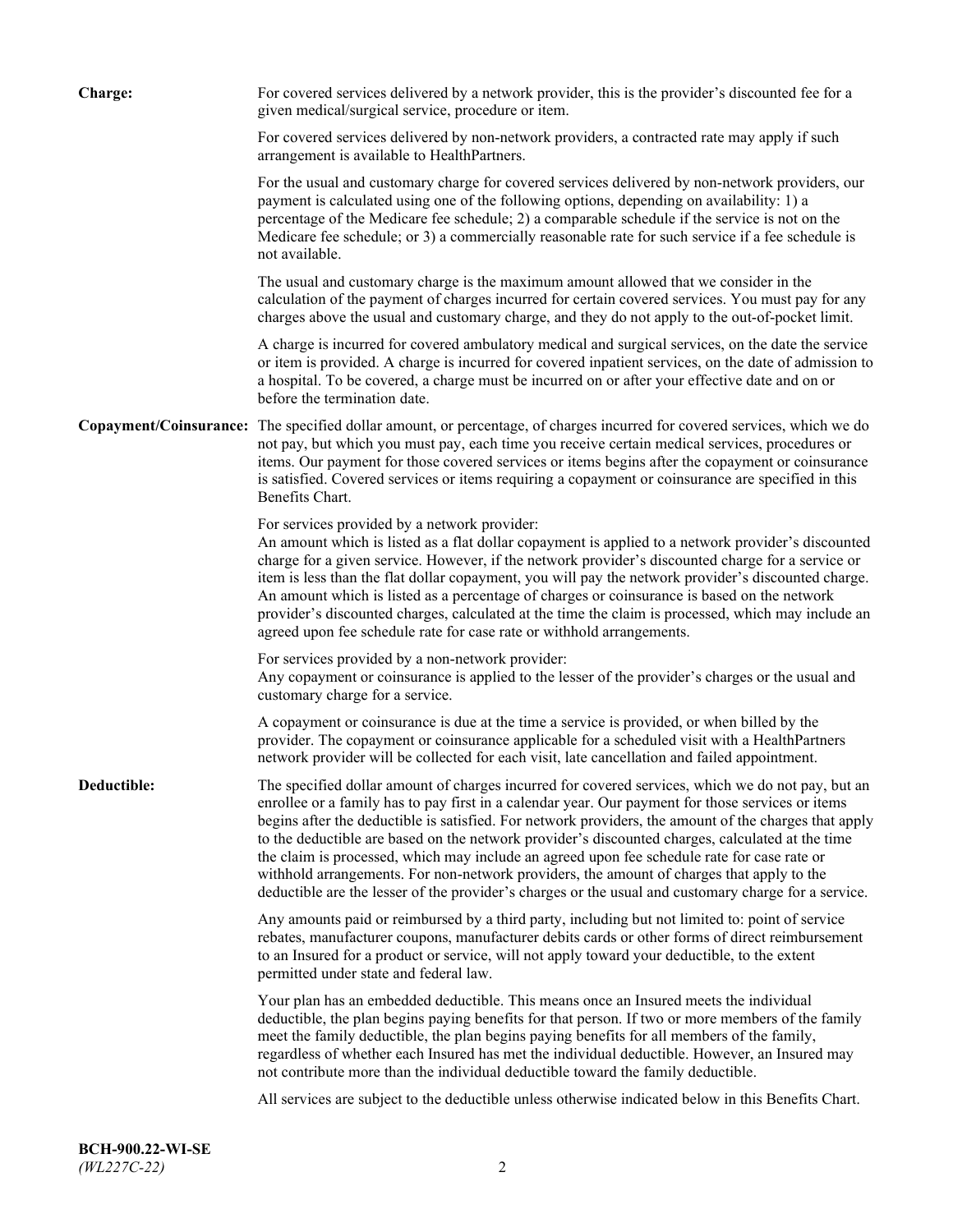| Formulary:                                 | This is a current list, which may be revised from time to time, of prescription drugs, medications,<br>equipment and supplies covered by us as indicated in this Benefits Chart which are covered at the<br>highest benefit level. Some drugs on the formulary may require prior authorization to be covered<br>as formulary drugs. The formulary, and information on drugs that require prior authorization, are<br>available by calling Member Services, or logging on to your "myHealthPartners" account at<br>healthpartners.com. |
|--------------------------------------------|---------------------------------------------------------------------------------------------------------------------------------------------------------------------------------------------------------------------------------------------------------------------------------------------------------------------------------------------------------------------------------------------------------------------------------------------------------------------------------------------------------------------------------------|
| <b>Generic Drug:</b>                       | A prescription drug, approved by the Food and Drug Administration (FDA), that the FDA has<br>determined is comparable to a brand name drug product in dosage form, strength, route of<br>administration, quality, intended use and documented bioequivalence. Generally, generic drugs<br>cost less than brand name drugs. Some brand name drugs may be covered at the generic drug<br>benefit level if this is indicated on the formulary.                                                                                           |
| <b>Lifetime Maximum</b><br><b>Benefit:</b> | The specified coverage limit actually paid by us for services and/or charges incurred by you for any<br>given procedure or diagnosis. Payment of benefits under this Benefits Chart ceases when that lifetime<br>maximum benefit is reached. You have to pay for any subsequent charges.                                                                                                                                                                                                                                              |
| <b>Non-Formulary Drug:</b>                 | This is a prescription drug, approved by the Food and Drug Administration (FDA), that is not on<br>the formulary, is medically necessary and is not investigative or experimental or otherwise<br>excluded under the Certificate.                                                                                                                                                                                                                                                                                                     |
| <b>Out-of-Pocket Expenses:</b>             | You pay the specified copayments/coinsurance and deductibles applicable for particular services,<br>subject to the out-of-pocket limit described below. These amounts are in addition to the monthly<br>premium payments.                                                                                                                                                                                                                                                                                                             |
| <b>Out-of-Pocket Limit:</b>                | You pay the copayments/coinsurance and deductibles for covered services, to the individual or<br>family out-of-pocket limit. Thereafter we cover 100% of the charges incurred for all other covered<br>services, for the rest of the calendar year. You pay amounts greater than the out-of-pocket limit if<br>you exceed any lifetime maximum benefit or any visit or day limits.                                                                                                                                                    |
|                                            | Non-Network Benefits above the usual and customary charge (see definition of charge above) do<br>not apply to the out-of-pocket limit.                                                                                                                                                                                                                                                                                                                                                                                                |
|                                            | Non-Network Benefits for transplant surgery do not apply to the out-of-pocket limit.                                                                                                                                                                                                                                                                                                                                                                                                                                                  |
|                                            | Any amounts paid or reimbursed by a third party, including but not limited to: point of service<br>rebates, manufacturer coupons, manufacturer debit cards or other forms of direct reimbursement to<br>an Insured for a product or service, will not apply as an out-of-pocket expense, to the extent<br>permitted under state and federal law.                                                                                                                                                                                      |
|                                            | You are responsible to keep track of the out-of-pocket expenses. Contact Member Services for<br>assistance in determining the amount paid by the enrollee for specific eligible services received.<br>Claims for reimbursement under the out-of-pocket limit provisions are subject to the same time<br>limits and provisions described under the "Claims Provisions" section of the Certificate.                                                                                                                                     |
| <b>Specialty Drug List:</b>                | This is a current list, which may be revised from time to time, of prescription drugs, medications,<br>equipment and supplies, which are typically bio-pharmaceuticals. The purpose of a specialty drug<br>list is to facilitate enhanced monitoring of complex therapies used to treat specific conditions.<br>Specialty drugs are covered by us as indicated in this Benefits Chart. The specialty drug list is<br>available by calling Member Services, or logging on to your "myHealthPartners" account at<br>healthpartners.com. |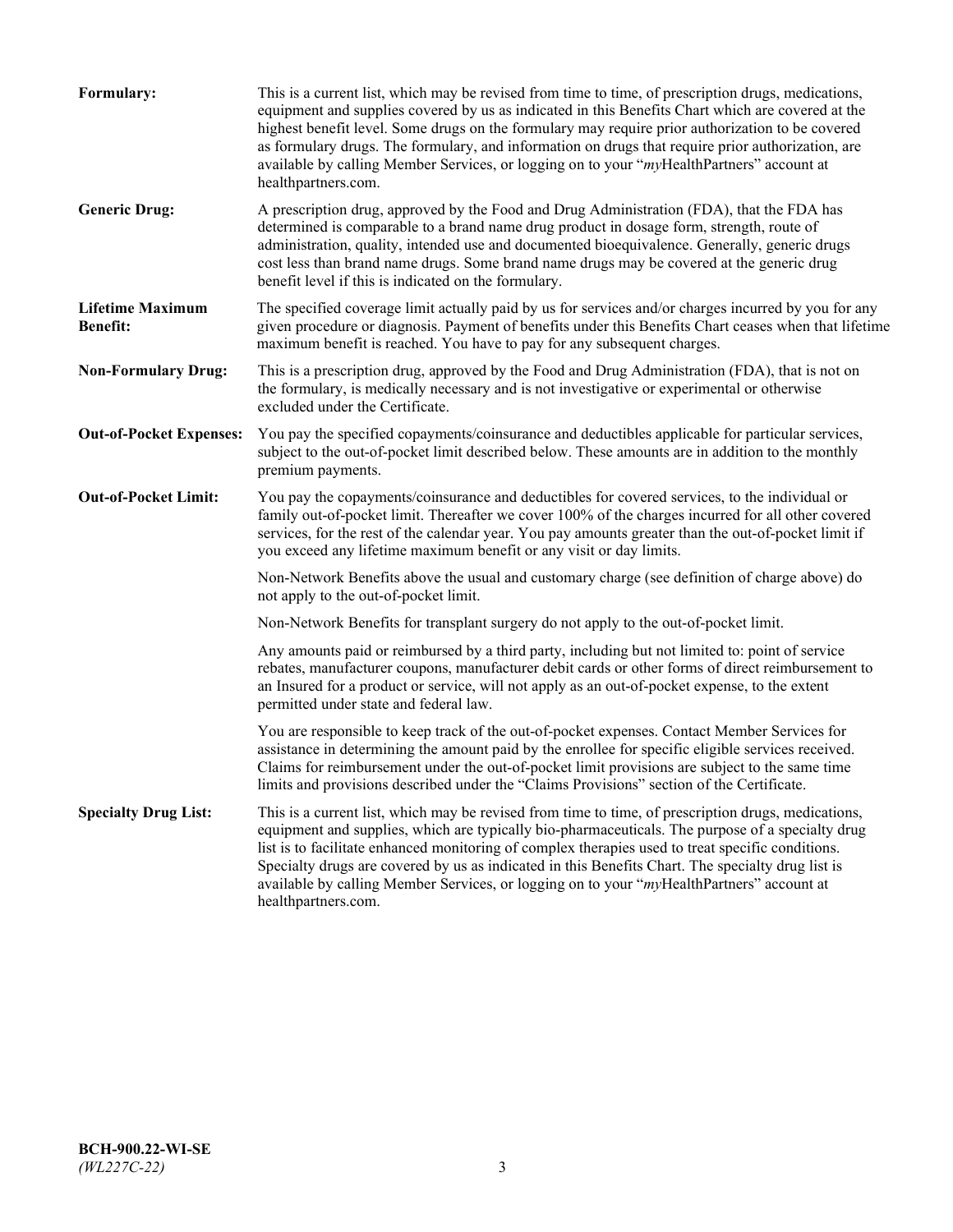### **DEDUCTIBLES AND OUT-OF-POCKET LIMITS**

#### **Individual calendar year deductible**

| <b>Network Benefits</b> | <b>Non-Network Benefits</b> |
|-------------------------|-----------------------------|
| \$3,000                 | \$10,000                    |

#### **Family calendar year deductible**

| <b>Network Benefits</b> | <b>Non-Network Benefits</b> |
|-------------------------|-----------------------------|
| \$6,000                 | \$20,000                    |

Separate deductibles must be satisfied under the Network Benefits and Non-Network Benefits.

Your plan has an embedded deductible. This means once an Insured meets the individual deductible, the plan begins paying benefits for that person. If two or more members of the family meet the family deductible, the plan begins paying benefits for all members of the family, regardless of whether each Insured has met the individual deductible. However, an Insured may not contribute more than the individual deductible toward the family deductible.

Any amounts paid or reimbursed by a third party, including but not limited to: point of service rebates, manufacturer coupons, manufacturer debits cards or other forms of direct reimbursement to an Insured for a product or service, will not apply toward your deductible, to the extent permitted under state and federal law.

#### **Individual calendar year out-of-pocket limit**

| Network Benefits | <b>Non-Network Benefits</b> |
|------------------|-----------------------------|
| \$3,300          | \$30,000                    |

#### **Family calendar year out-of-pocket limit**

| <b>Network Benefits</b> | <b>Non-Network Benefits</b> |
|-------------------------|-----------------------------|
| \$6,600                 | \$60,000                    |

Separate Out-of-Pocket Limits must be satisfied under Network Benefits and Non-Network Benefits.

Non-Network Benefits above the usual and customary charge will not apply to the individual or family Out-of-Pocket Limit.

Non-Network Benefits for transplant surgery do not apply to the Out-of-Pocket Limit.

Any amounts paid or reimbursed by a third party, including but not limited to: point of service rebates, manufacturer coupons, manufacturer debit cards or other forms of direct reimbursement to an Insured for a product or service, will not apply as an out-of-pocket expense, to the extent permitted under state and federal law.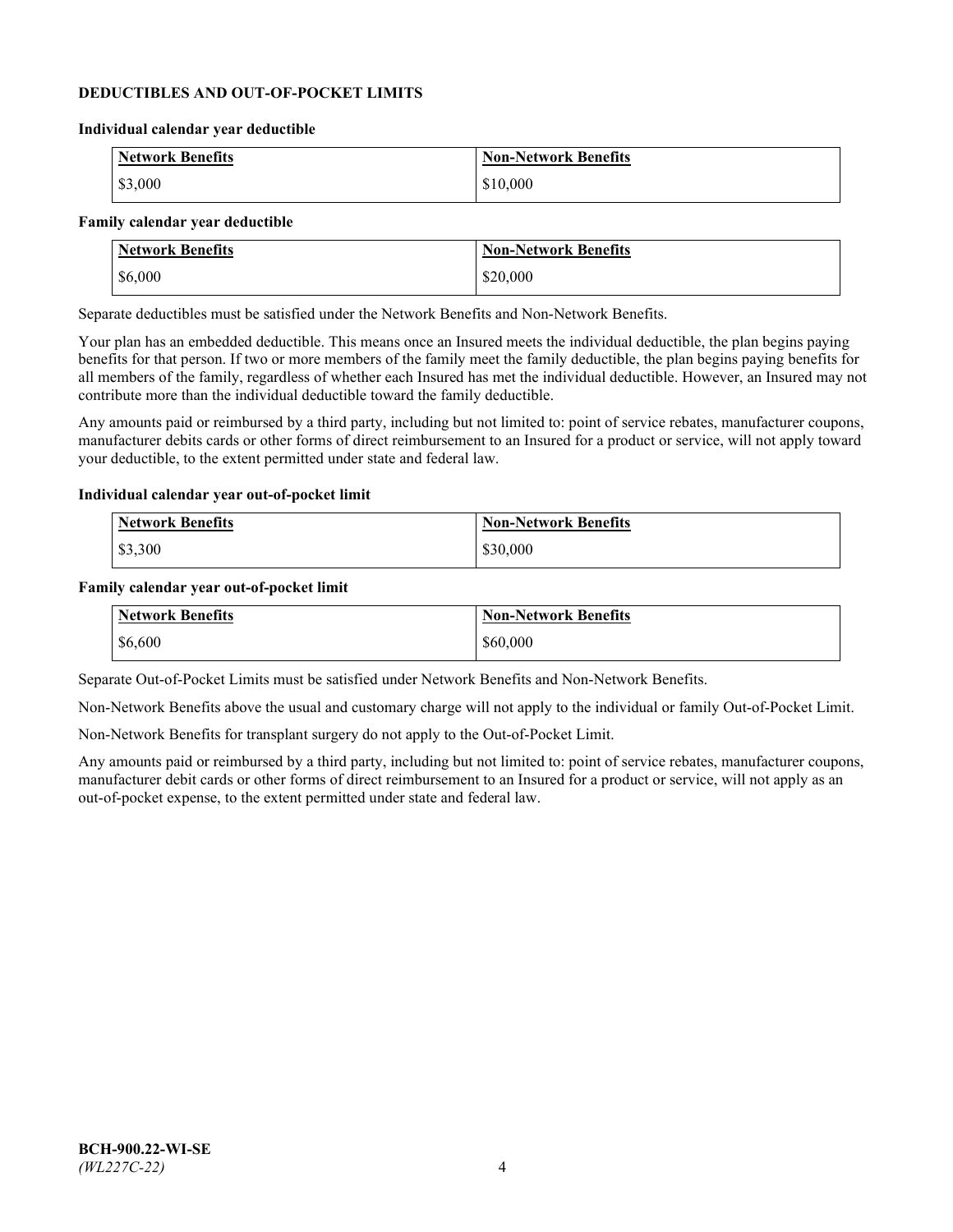# **AMBULANCE AND MEDICAL TRANSPORTATION**

# **Covered Services:**

We cover ambulance and medical transportation for medical emergencies.

We also cover medically necessary, non-emergency transportation if it meets our medical coverage criteria. Covered services and supplies are based on established medical policies, which are subject to periodic review and modification by the medical directors. These medical policies (medical coverage criteria) and applicable prior authorization requirements are available by calling Member Services, or logging on to your "*my*HealthPartners" account a[t healthpartners.com.](https://www.healthpartners.com/hp/index.html)

| <b>Network Benefits</b>       | <b>Non-Network Benefits</b> |
|-------------------------------|-----------------------------|
| 100% of the charges incurred. | See Network Benefits.       |

## **Not Covered:**

See "Services Not Covered" in the Certificate.

# **AUTISM SERVICES**

# **Covered Services:**

We cover prior authorized evidence-based intensive-level and nonintensive-level treatment of autism spectrum disorders (autism disorder, Asperger's syndrome or pervasive development disorder not otherwise specified).

Covered services are based on established medical policies, which are subject to periodic review and modification by the medical directors. These medical policies (medical coverage criteria) are available by calling Member Services, or logging on to your "*my*HealthPartners" account at [healthpartners.com.](https://www.healthpartners.com/hp/index.html)

Your network provider will coordinate the prior authorization process for any autism treatment services. You may call Member Services at 952-883-5000 or toll-free at 855-813-3888 if you have any questions or concerns regarding the authorization process.

Please call Member Services at 952-883-5000 or toll-free at 855-813-3888 to request authorization for autism treatment services from a non-network provider.

**Intensive-level services** for children diagnosed with autism spectrum disorders. Intensive-level services must begin on or after 2 years of age and end before 9 years of age. Intensive-level services, on average, are services provided for more than 20 hours of treatment per week. (The average number of hours a week is calculated over a six-month period.)

| Network Benefits                         | <b>Non-Network Benefits</b>              |
|------------------------------------------|------------------------------------------|
| 100% of the charges incurred.            | 50% of the charges incurred.             |
| Limited to 240 visits per calendar year. | Limited to 240 visits per calendar year. |

The maximum number of visits is combined for Network Benefits and Non-Network Benefits. Visit limits are based on the minimum coverage amounts available at the time of publication. Additional visits may be available if required due to revised minimum coverage amounts being issued by the Office of the Commissioner of Insurance. See our medical coverage criteria for current visit limits.

## **Intensive-level services lifetime maximum benefit**

| Network Benefits                                                     | <b>Non-Network Benefits</b>                                          |
|----------------------------------------------------------------------|----------------------------------------------------------------------|
| 4 years of cumulative services under this plan or any<br>other plan. | 4 years of cumulative services under this plan or any<br>other plan. |

The Lifetime Maximum Benefit is combined for Network Benefits and Non-Network Benefits.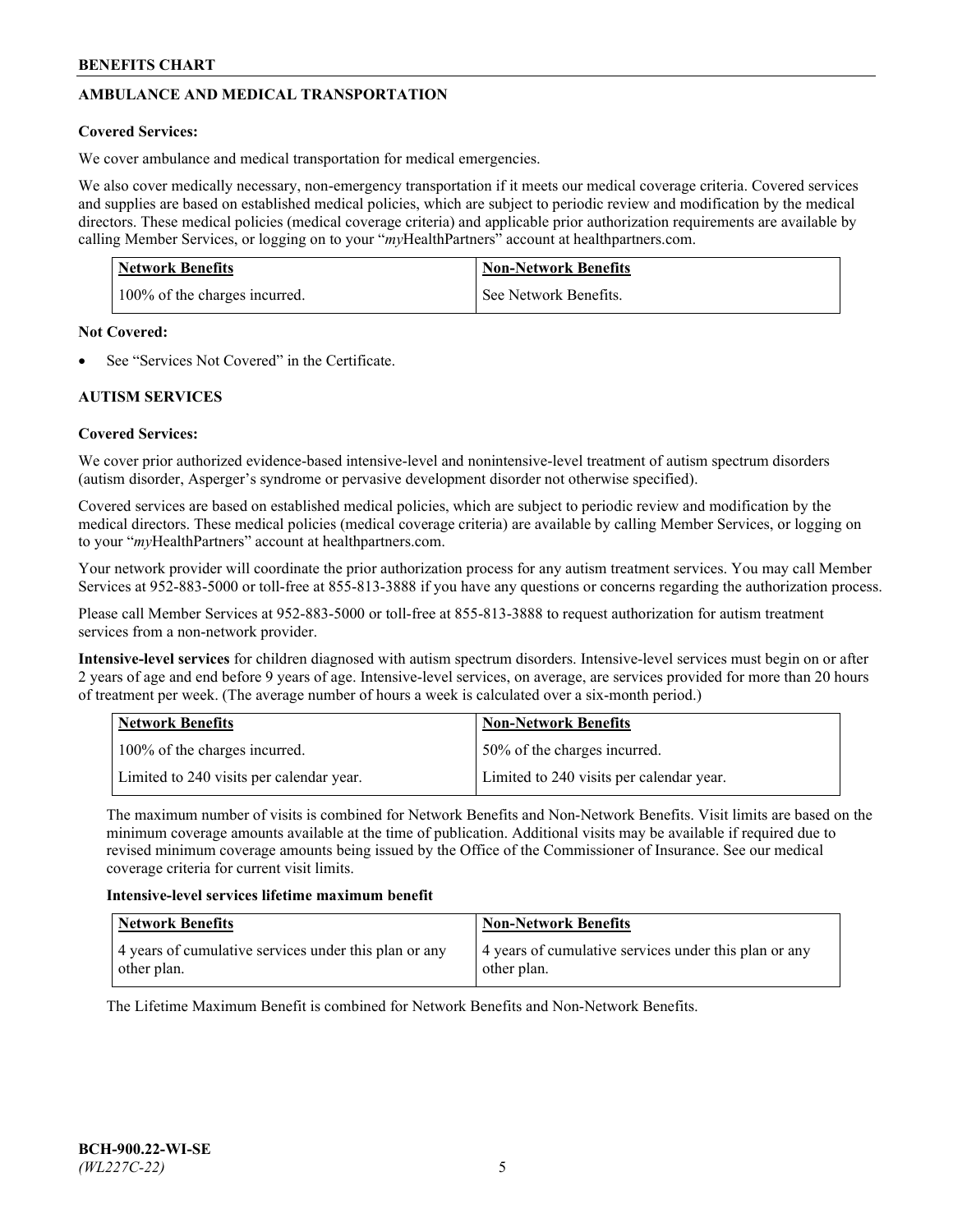**Nonintensive-level services** for Insureds diagnosed with autism spectrum disorders

| Network Benefits                         | <b>Non-Network Benefits</b>              |
|------------------------------------------|------------------------------------------|
| 100% of the charges incurred.            | 50% of the charges incurred.             |
| Limited to 120 visits per calendar year. | Limited to 120 visits per calendar year. |

The maximum number of visits is combined for Network Benefits and Non-Network Benefits. Visit limits are based on the minimum coverage amounts available at the time of publication. Additional visits may be available if required due to revised minimum coverage amounts being issued by the Office of the Commissioner of Insurance. See our medical coverage criteria for current visit limits.

# **Not Covered:**

See "Services Not Covered" in the Certificate.

# **BEHAVIORAL HEALTH SERVICES**

## **Covered Services:**

Covered services are based on established medical policies, which are subject to periodic review and modification by the medical directors. These medical policies (medical coverage criteria) are available by calling Member Services, or logging on to your "*my*HealthPartners" account at [healthpartners.com.](https://www.healthpartners.com/hp/index.html)

**Transitional treatment services:** These are services for the treatment of nervous or mental disorders and substance use disorders which are provided to an Insured in a less restrictive manner than are inpatient hospital services but in a more intensive manner than are outpatient services. Transitional treatment services are services offered by a provider, and certified by the Wisconsin Department of Health Services for each of the following (except the last bulleted item):

- Mental health services for covered adults in a day treatment program.
- Mental health services for covered children in a day hospital treatment program.
- Services for persons with chronic mental illness provided through a community support program.
- Residential treatment programs for covered persons with substance use disorder.
- Substance use disorder services in a day treatment program.
- Services for persons who are experiencing a mental health crisis or who are in a situation likely to turn into a mental health crisis if support is not provided.
- Intensive outpatient programs for the treatment of psychoactive substance use disorders provided in accordance with the patient placement criteria of the American Society of Addiction Medicine.

## **Mental health services**

We cover services for mental health diagnoses as described in the Diagnostic and Statistical Manual of Mental Disorders – Fifth Edition (DSM 5) (most recent edition).

We provide coverage for mental health treatment ordered by a Wisconsin court under a valid court order that is issued on the basis of a behavioral care evaluation performed by a licensed psychiatrist or doctoral level licensed psychologist, which includes a diagnosis and an individual treatment plan for care in the most appropriate, least restrictive environment. We must be given a copy of the court order and the behavioral care evaluation, and the service must be a covered benefit under this plan, and the service must be provided by a network provider, or other provider as required by law.

**Outpatient services:** We cover medically necessary outpatient professional mental health services for evaluation, crisis intervention, and treatment of mental health disorders.

A comprehensive diagnostic assessment will be used as the basis for a determination by a mental health professional, concerning the appropriate treatment and the extent of services required.

Outpatient services we cover for a diagnosed mental health condition include the following:

- Individual, group, family and multi-family therapy.
- Medication management provided by a physician, certified nurse practitioner, or physician's assistant.
- Psychological testing services for the purposes of determining the differential diagnoses and treatment planning for patients currently receiving behavioral health services.
- Partial hospitalization services in a licensed hospital or community mental health center.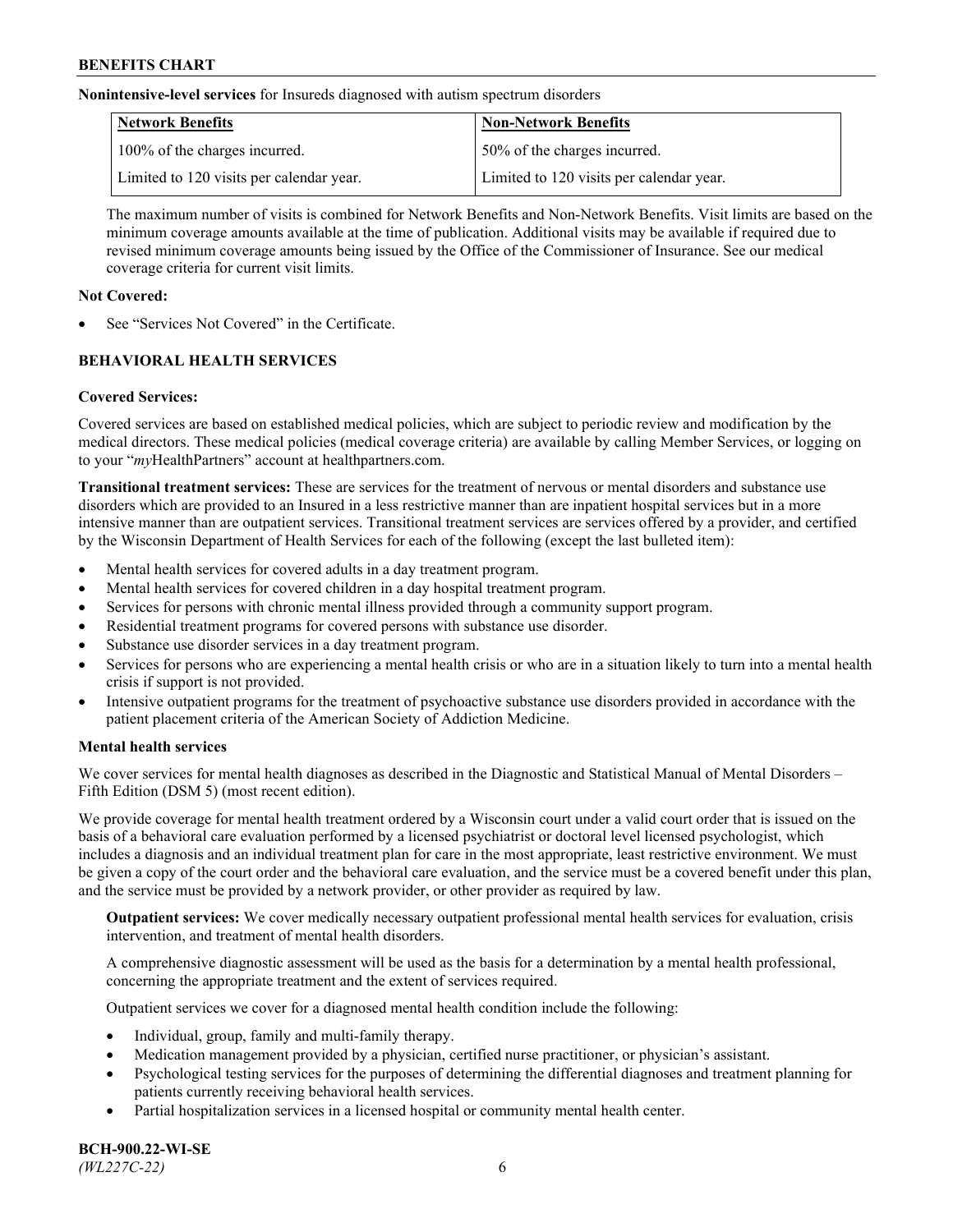- Psychotherapy and nursing services provided in the home if authorized by us.
- Treatment for gender dysphoria.

| <b>Network Benefits</b>       | <b>Non-Network Benefits</b>  |
|-------------------------------|------------------------------|
| 100% of the charges incurred. | 50% of the charges incurred. |

### **Group therapy**

| Network Benefits              | Non-Network Benefits          |
|-------------------------------|-------------------------------|
| 100% of the charges incurred. | 150% of the charges incurred. |

### **Inpatient services, including mental health residential treatment services:** We cover the following:

- Medically necessary inpatient services in a hospital and professional services for treatment of mental health disorders. Medical stabilization is covered under inpatient hospital services in the "Hospital and Skilled Nursing Facility Services" section.
- Medically necessary mental health residential treatment services. This care must be authorized by us and provided by a hospital or residential behavioral health treatment facility licensed by the local state or Department of Health and Human Services. Services not covered under this benefit include halfway houses, group homes, extended care facilities, shelter services, correctional services, detention services, transitional services, group residential services, foster care services and wilderness programs.

| <b>Network Benefits</b>       | Non-Network Benefits         |
|-------------------------------|------------------------------|
| 100% of the charges incurred. | 50% of the charges incurred. |

**Transitional treatment services:** We cover transitional treatment services described above for treatment of mental and nervous disorders.

| <b>Network Benefits</b>       | <b>Non-Network Benefits</b>  |
|-------------------------------|------------------------------|
| 100% of the charges incurred. | 50% of the charges incurred. |

#### **Substance use disorder treatment services**

We cover medically necessary services for assessments by a licensed alcohol and drug counselor and treatment of substance use disorders as defined in the latest edition of the DSM 5.

**Outpatient services:** We cover medically necessary outpatient professional services for diagnosis and treatment of substance use disorders. Substance use disorder treatment services must be provided by a program licensed by the local Department of Health Services.Outpatient services we cover for a diagnosed substance use disorder include the following:

- Individual, group, family, and multi-family therapy provided in an office setting.
- Opiate replacement therapy including methadone and buprenorphine treatment.

| Network Benefits              | Non-Network Benefits         |
|-------------------------------|------------------------------|
| 100% of the charges incurred. | 50% of the charges incurred. |

**Inpatient services:** We cover the following:

- Medically necessary inpatient services in a hospital or a licensed residential primary treatment center.
- Services provided in a hospital that is licensed by the local state and accredited by Medicare.
- Detoxification services in a hospital or community detoxification facility if it is licensed by the local Department of Health Services.

| Network Benefits              | Non-Network Benefits         |
|-------------------------------|------------------------------|
| 100% of the charges incurred. | 50% of the charges incurred. |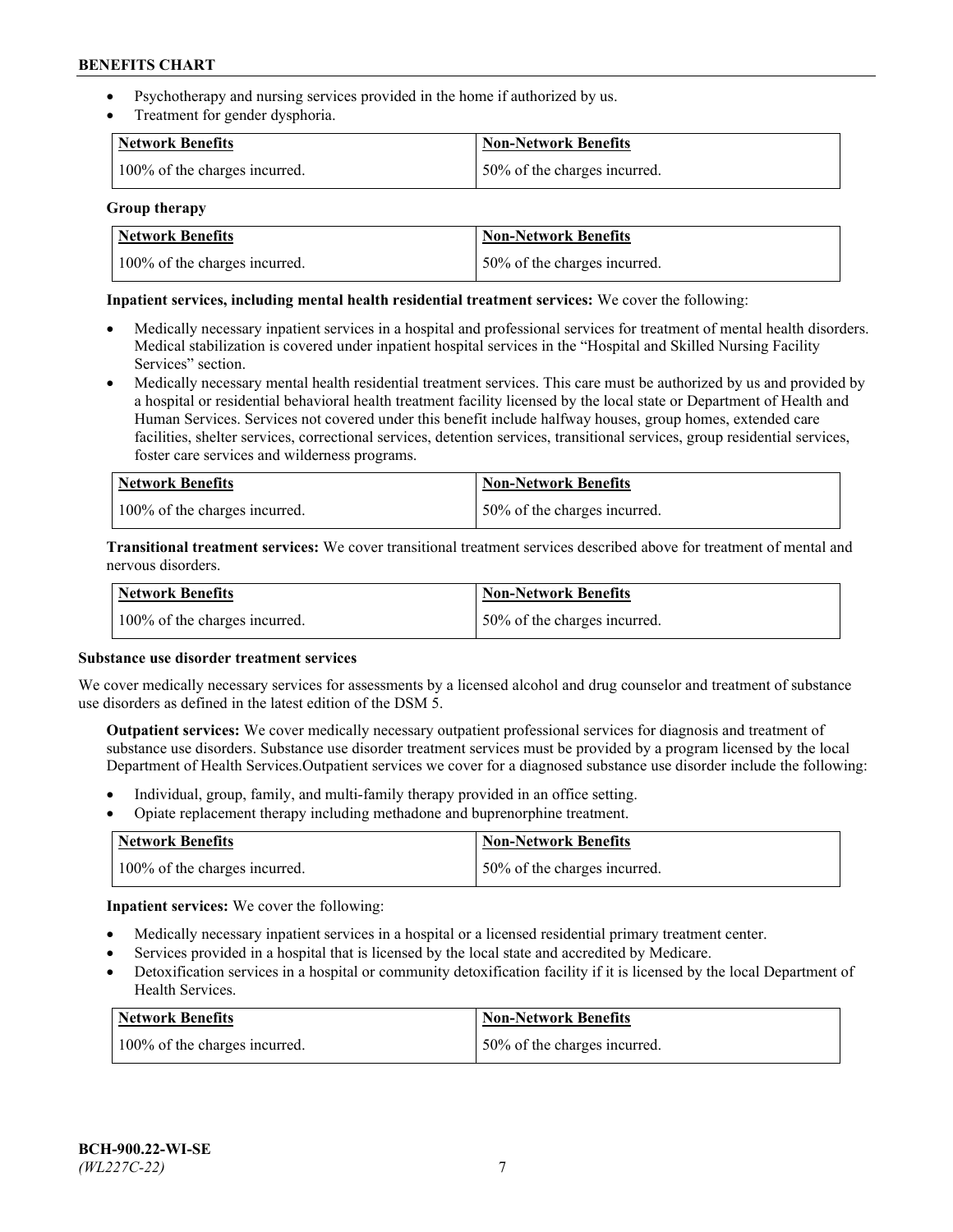**Transitional treatment services:** We cover transitional treatment services described above for treatment of substance use disorders.

| Network Benefits              | Non-Network Benefits          |
|-------------------------------|-------------------------------|
| 100% of the charges incurred. | 150% of the charges incurred. |

**Out-of-area services for Wisconsin students:** If a dependent child is a student in a school located in Wisconsin, but outside of our service area, we cover mental health and substance use disorder services as required under Wisconsin Statute 609.655.

- The student may have a clinical assessment from a local, non-network mental health or substance use disorder treatment provider at the network benefit level when prior authorized by us.
- If outpatient services are recommended in the clinical assessment, five outpatient visits from a non-network provider will be covered at the network benefit level.
- Our Medical Director will determine the need for continuing treatment by the non-network provider; additional visits may be approved.
- Coverage for the outpatient services will not be provided if the recommended treatment would keep the student from attending school on a regular basis or if the student is no longer attending the school full-time.

This benefit is subject to the limitations shown in this "Behavioral Health Services" section.

| Network Benefits              | <b>Non-Network Benefits</b> |
|-------------------------------|-----------------------------|
| 100% of the charges incurred. | Not applicable.             |

A dependent child enrolled in a school outside of the state of Wisconsin is not eligible for this benefit.

### **Not Covered:**

See "Services Not Covered" in the Certificate.

# **CHIROPRACTIC SERVICES**

## **Covered Services:**

We cover chiropractic services for rehabilitative care. Chiropractic services are adjustments to any abnormal articulations of the human body, especially those of the spinal column, for the purpose of giving freedom of action to impinged nerves that may cause pain or deranged function.

Massage therapy which is performed in conjunction with other treatment/modalities by a chiropractor, is part of a prescribed treatment plan and is not billed separately is covered.

| Network Benefits              | <b>Non-Network Benefits</b>   |
|-------------------------------|-------------------------------|
| 100% of the charges incurred. | 150% of the charges incurred. |

#### **Not Covered:**

- Massage therapy for the purpose of comfort or convenience of the Insured.
- See "Services Not Covered" in the Certificate.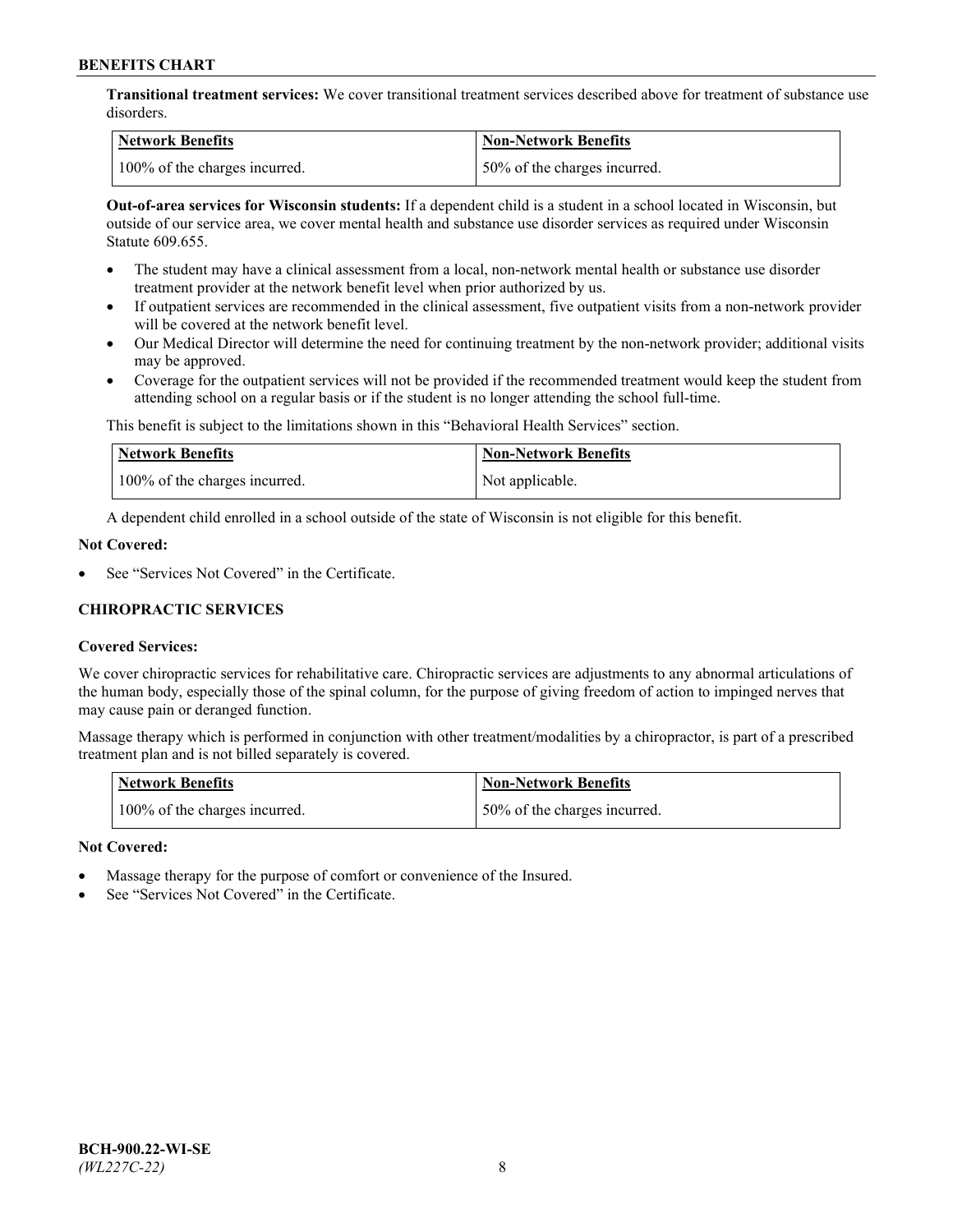# **CLINICAL TRIALS**

# **Covered Services:**

We cover certain routine services if you participate in a Phase I, Phase II, Phase III or Phase IV approved clinical trial that is conducted in relation to the prevention, detection, or treatment of cancer or other life-threatening disease or condition as defined in the Affordable Care Act. Approved clinical trials include (1) federally funded trials when the study or investigation is approved or funded by any of the federal agencies defined in the Public Health Services Act, section 2709 (d) (1) (A); (2) the study or investigation is conducted under an investigational new drug application reviewed by the Food and Drug Administration; and (3) the study or investigation is a drug trial that is exempt from having such an investigational new drug application. We cover routine patient costs for services that would be eligible under the Certificate and this Benefits Chart if the service were provided outside of a clinical trial.

| <b>Network Benefits</b>                                 | <b>Non-Network Benefits</b>                           |
|---------------------------------------------------------|-------------------------------------------------------|
| Coverage level is same as corresponding Network         | Coverage level is same as corresponding               |
| Benefits, depending on type of service provided such as | Non-Network Benefits, depending on type of service    |
| Office Visits for Illness or Injury, Inpatient or       | provided such as Office Visits for Illness or Injury, |
| Outpatient Hospital Services.                           | Inpatient or Outpatient Hospital Services.            |

## **Not Covered:**

- The investigative or experimental item, device or service itself.
- Items or services that are provided solely to satisfy data collection and analysis needs and that are not used in the direct clinical management of the patient.
- A service that is clearly inconsistent with widely accepted and established standards of care for a particular diagnosis.
- See "Services Not Covered" in the Certificate.

# **DENTAL SERVICES**

## **Covered Services:**

We cover services as described below.

**Accidental dental services:** We cover dentally necessary services to treat and restore damage done to sound, natural, unrestored teeth as a result of an accidental injury. Coverage is for damage caused by external trauma to face and mouth only, not for cracked or broken teeth, which result from biting or chewing. We cover restorations, root canals, crowns and replacement of teeth lost that are directly related to the accident in which the Insured was involved. We cover initial exam, x-rays and palliative treatment including extractions, and other oral surgical procedures directly related to the accident. Subsequent treatment must be initiated within the specified time-frame and must be directly related to the accident. We do not cover restoration and replacement of teeth that are not "sound and natural" at the time of the accident.

Full mouth rehabilitations to correct occlusion (bite) and malocclusion (misaligned teeth not due to the accident) are not covered.

When an implant-supported dental prosthetic treatment is pursued, the accidental dental benefit will be applied to the prosthetic procedure. Benefits are limited to the amount that would be paid toward the placement of a removable dental prosthetic appliance that could be used in the absence of implant treatment. Care must be provided or pre-authorized by a HealthPartners dentist.

| <b>Network Benefits</b>       | <b>Non-Network Benefits</b>  |
|-------------------------------|------------------------------|
| 100% of the charges incurred. | 50% of the charges incurred. |

For all accidental dental services, treatment and/or restoration must be initiated within six months of the date of the injury. Coverage is limited to the initial course of treatment and/or initial restoration. Services must be provided within 24 months of the date of injury to be covered.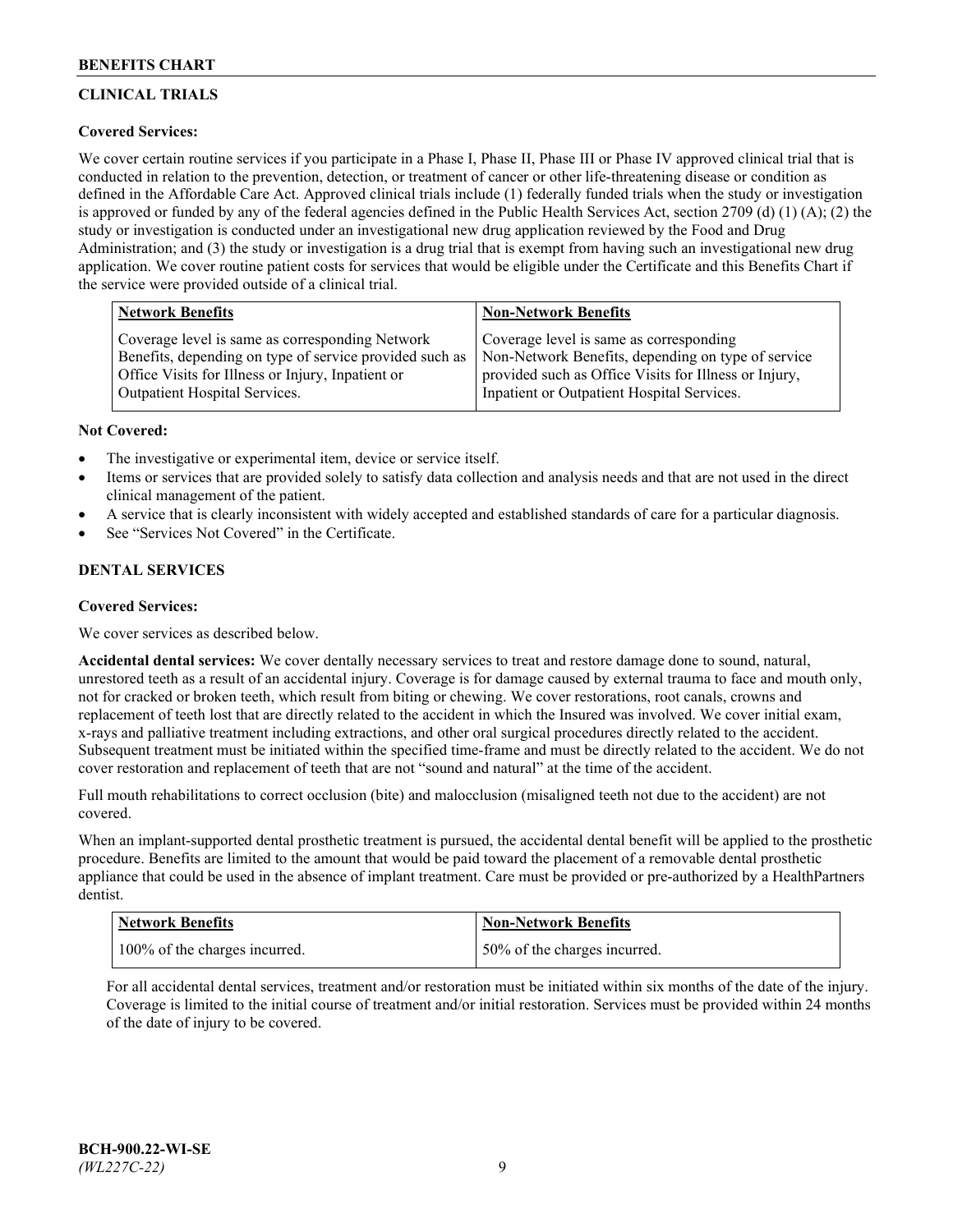# **Medical referral dental services**

**Medically necessary outpatient dental services:** We cover medically necessary outpatient dental services. Coverage is limited to dental services required for treatment of an underlying medical condition, e.g., removal of teeth to complete radiation treatment for cancer of the jaw, cysts and lesions.

| Network Benefits              | <b>Non-Network Benefits</b>  |
|-------------------------------|------------------------------|
| 100% of the charges incurred. | 50% of the charges incurred. |

**Medically necessary hospitalization and anesthesia for dental care:** We cover medically necessary hospitalization for dental care. This is limited to charges incurred by an Insured who: (1) is a child under age 5; (2) is severely disabled; (3) has a medical condition, and requires hospitalization or general anesthesia for dental care treatment; or (4) is a child between ages 5 and 12 and care in dental offices has been attempted unsuccessfully and usual methods of behavior modification have not been successful, or when extensive amounts of restorative care, exceeding four appointments, are required. Coverage is limited to facility and anesthesia charges. Oral surgeon/dentist professional fees are not covered. The following are examples, though not all-inclusive, of medical conditions which may require hospitalization for dental services: severe asthma, severe airway obstruction or hemophilia. Hospitalization required due to the behavior of the Insured or due to the extent of the dental procedure is not covered.

| Network Benefits              | <b>Non-Network Benefits</b>  |
|-------------------------------|------------------------------|
| 100% of the charges incurred. | 50% of the charges incurred. |

**Medical complications of dental care:** We cover medical complications of dental care. Treatment must be medically necessary care and related to medical complications of non-covered dental care, including complications of the head, neck, or substructures.

| Network Benefits              | Non-Network Benefits         |
|-------------------------------|------------------------------|
| 100% of the charges incurred. | 50% of the charges incurred. |

**Oral surgery:** We cover oral surgery. Coverage is limited to treatment of medical conditions requiring oral surgery, such as treatment of oral neoplasm, non-dental cysts, fracture of the jaws, trauma of the mouth and jaws, and any other oral surgery procedures provided as medically necessary dental services.

| <b>Network Benefits</b>       | <b>Non-Network Benefits</b>   |
|-------------------------------|-------------------------------|
| 100% of the charges incurred. | 150% of the charges incurred. |

**Treatment of cleft lip and cleft palate:** We cover treatment of cleft lip and cleft palate of a dependent child, including orthodontic treatment and oral surgery directly related to the cleft. Dental services which are not required for the treatment of cleft lip or cleft palate are not covered. If a dependent child covered under the Certificate and Benefits Chart is also covered under a dental plan which includes orthodontic services, that dental plan shall be considered primary for the necessary orthodontic services. Oral appliances are subject to the same copayment, conditions and limitations as durable medical equipment.

| <b>Network Benefits</b>                               | <b>Non-Network Benefits</b>                            |
|-------------------------------------------------------|--------------------------------------------------------|
| Coverage level is same as corresponding Network       | Coverage level is same as corresponding                |
| Benefits, depending on type of service provided, such | Non-Network Benefits, depending on type of service     |
| as Office Visits for Illness or Injury, Inpatient or  | provided, such as Office Visits for Illness or Injury, |
| Outpatient Hospital Services.                         | Inpatient or Outpatient Hospital Services.             |

**Treatment of temporomandibular disorder (TMD) and craniomandibular disorder (CMD):** We cover diagnostic procedures, surgical treatment and non-surgical treatment (including intraoral splint therapy devices) for temporomandibular disorder (TMD) and craniomandibular disorder (CMD), which is medically necessary care. Dental services which are not required to directly treat TMD or CMD are not covered.

| <b>Network Benefits</b>       | <b>Non-Network Benefits</b>   |
|-------------------------------|-------------------------------|
| 100% of the charges incurred. | 150% of the charges incurred. |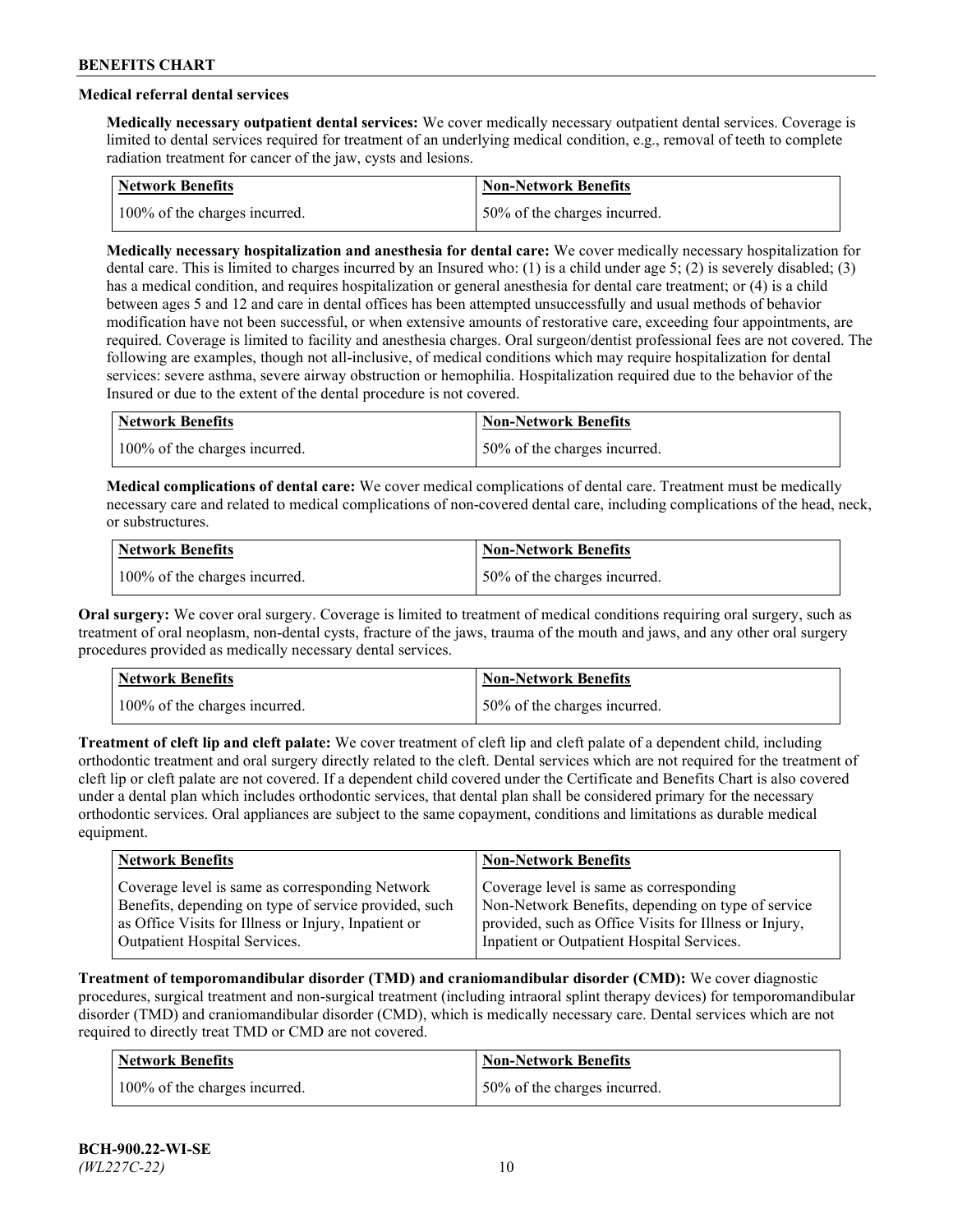# **Not Covered:**

- Dental treatment, procedures or services not listed in this Benefits Chart.
- Accident-related dental services if treatment is: (1) provided to teeth which are not sound and natural; (2) to teeth which have been restored; (3) initiated beyond six months from the date of the injury; (4) received beyond the initial treatment or restoration; or (5) received beyond 24 months from the date of injury.
- Oral surgery to remove wisdom teeth.
- Orthognathic treatment or procedures and all related services.
- See "Services Not Covered" in the Certificate.

### **DIABETES AND HYPERTENSION DISEASE MANAGEMENT PROGRAM**

### **Covered Services:**

If you meet criteria for coverage, you may qualify for the Diabetes and/or Hypertension Disease Management Program.

The program covers group health coaching which focuses on weight loss, exercise, behavior modification and health education through Omada Health.

| Network Benefits                                            | Non-Network Benefits |
|-------------------------------------------------------------|----------------------|
| 100% of the charges incurred.<br>Deductible does not apply. | Not applicable.      |

#### **Not Covered:**

See "Services Not Covered" in the Certificate.

# **DIABETIC EQUIPMENT AND SUPPLIES**

### **Covered Services:**

We cover physician prescribed medically appropriate and necessary drugs and supplies used in the management and treatment of diabetes for Insureds with gestational, Type I or Type II diabetes including durable diabetic equipment and disposable supplies, as described below.

Certain items are only covered if your condition meets our coverage criteria and obtained through an authorized vendor. For more information on what we cover and any prior authorization requirements, call Member Services or log on to your "*my*HealthPartners" account at [healthpartners.com.](http://www.healthpartners.com/)

Insulin and medications for diabetes are covered as outpatient drugs under the "Prescription Drug Services" section.

**Pumps and pump supplies.** These include diabetic insulin pumps, diabetic infusion pumps and infusion pump supplies such as infusion sets, tubing, connectors and syringe reservoirs.

| <b>Network Benefits</b>                                                                 | <b>Non-Network Benefits</b>  |
|-----------------------------------------------------------------------------------------|------------------------------|
| Pumps received at a pharmacy:<br>100% of the charges incurred.                          | 50% of the charges incurred. |
| Pumps received from a non-pharmacy<br>approved vendor:<br>100% of the charges incurred. |                              |

## **All other durable equipment and diabetic supplies**

Durable Diabetic Equipment and Supplies. These include continuous glucose monitoring system (CGMS), transmitter, sensors and receivers, diabetic blood glucose monitors and control/calibrating solutions (for checking accuracy or testing equipment and test strips).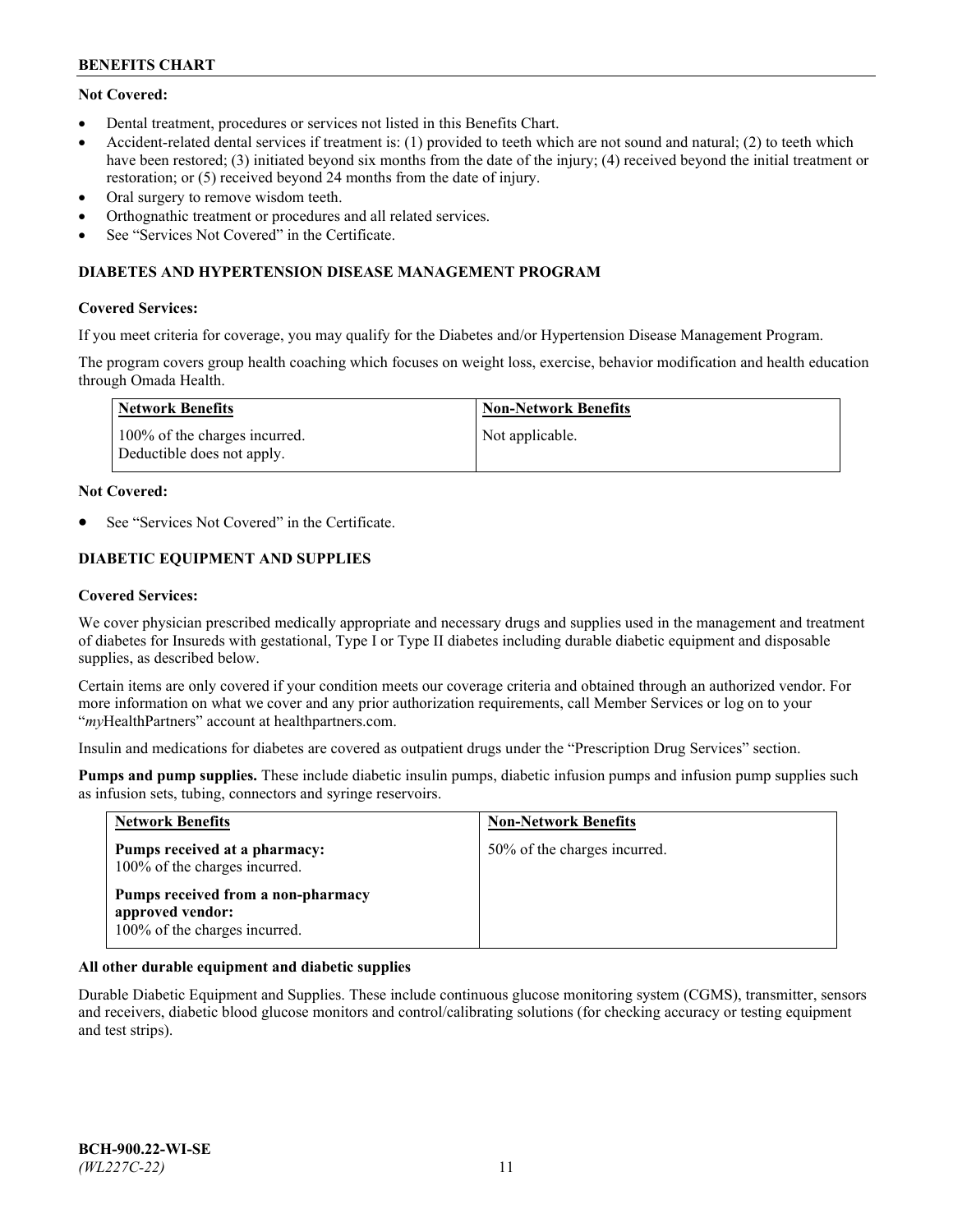Disposable Diabetic Supplies. These are one-time use supplies, including syringes, lancets, lancet devices, blood and urine ketone test strips, and needles.

Certain diabetic supplies and equipment must be purchased at a pharmacy.

| <b>Network Benefits</b>                                                                                               | <b>Non-Network Benefits</b>  |
|-----------------------------------------------------------------------------------------------------------------------|------------------------------|
| If received through a pharmacy:<br>100% of the charges incurred.                                                      | 50% of the charges incurred. |
| If received through a non-pharmacy provider:<br>100% of the charges incurred if purchased from an<br>approved vendor. |                              |

### **Limitations:**

- No more than a 93-day supply of diabetic supplies are covered and dispensed at a time.
- We require that certain diabetic supplies and equipment be purchased at a pharmacy.
- Diabetic supplies and equipment are limited to certain models and brands.
- Durable medical equipment and supplies must be obtained from or repaired by approved vendors.
- Covered services and supplies are based on established medical policies which are subject to periodic review and modification by the medical directors. Our coverage policy for diabetic supplies includes information on our required models and brands. These medical policies (medical coverage criteria) are available by calling Member Services, or logging on to your "myHealthPartners" account at [healthpartners.com.](http://www.healthpartners.com/)

### **Not Covered:**

- Replacement or repair of any covered items, if the items are (i) damaged or destroyed by misuse, abuse or carelessness, (ii) lost; or (iii) stolen.
- Duplicate or similar items.
- Labor and related charges for repair of any covered items which are more than the cost of replacement by an approved vendor.
- Batteries for monitors and equipment.
- Sales tax, mailing, delivery charges, service call charges.
- See "Services Not Covered" in the Certificate.

# **DIAGNOSTIC IMAGING SERVICES**

#### **Covered Services:**

We cover diagnostic imaging, when ordered by a provider and provided in a clinic or outpatient hospital facility.

For Network Benefits, non-emergent, scheduled outpatient Magnetic Resonance Imaging (MRI) and Computed Tomography (CT) must be provided at a designated facility. Your physician or facility will obtain or verify prior authorization for these services, as needed.

We cover services provided in a clinic or outpatient hospital facility. To see the benefit level for inpatient hospital or skilled nursing facility services, see benefits under "Inpatient Hospital and Skilled Nursing Facility Services".

#### **Outpatient magnetic resonance imaging (MRI) and computed tomography (CT)**

| <b>Network Benefits</b>       | <b>Non-Network Benefits</b>  |
|-------------------------------|------------------------------|
| 100% of the charges incurred. | 50% of the charges incurred. |

#### **All other outpatient diagnostic imaging services**

#### **Services for illness or injury**

| <b>Network Benefits</b>       | <b>Non-Network Benefits</b>  |
|-------------------------------|------------------------------|
| 100% of the charges incurred. | 50% of the charges incurred. |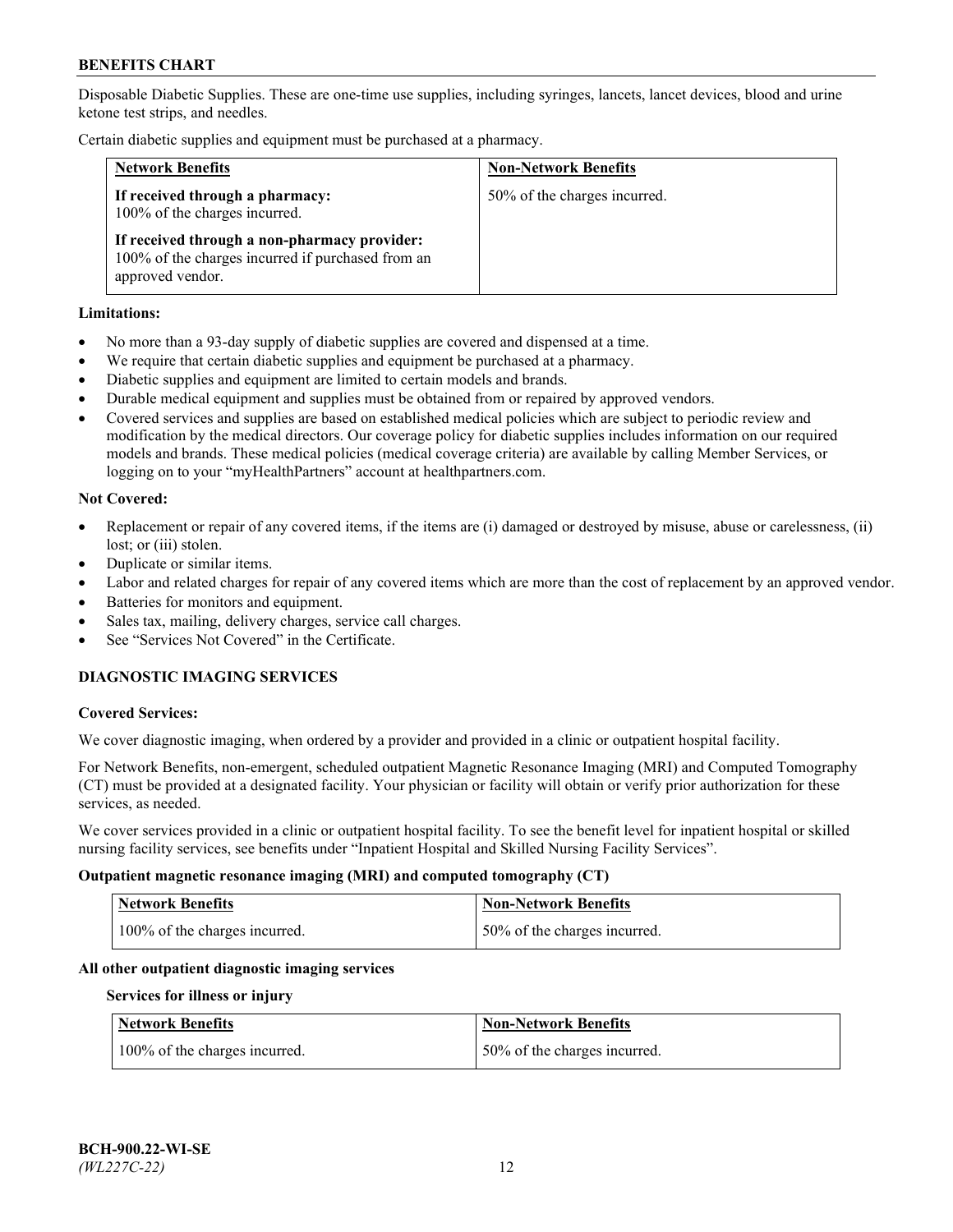### **Preventive services (MRI/CT procedures are not considered preventive)**

Diagnostic imaging services associated with preventive services are covered at the benefit level shown in the "Preventive Services" section of this Benefits Chart.

#### **Not Covered:**

See "Services Not Covered" in the Certificate.

# **DURABLE MEDICAL EQUIPMENT, PROSTHETICS, ORTHOTICS AND SUPPLIES**

### **Covered Services:**

We cover equipment and services, as described below.

We cover durable medical equipment and services, prosthetics, orthotics and supplies, subject to the limitations below, including certain disposable supplies and enteral feedings.

We cover external hearing aids, cochlear implants, and related treatment prescribed by a physician or by a licensed audiologist for Insureds under 18 years of age who have hearing loss.

We also cover basic hearing aids for Insureds age 18 or older for the correction of a hearing impairment.

Osseointegrated or bone-anchored hearing aids are only covered for Insureds who have hearing loss that is not correctable by any other procedure.

Hearing aids are limited to one basic, standard hearing aid for each ear every three years.

A basic hearing aid is defined as a hearing device that consists of a microphone, amplifier, volume control, battery and receiver, which is up to date using the latest technology. It does not include upgrades above and beyond the functionality of a basic hearing aid, including, but not limited to, hearing improvements for group settings, background noise, Bluetooth/remote control functionality, or extended warranties. Charges for upgrades above the cost of a basic, standard hearing aid are not covered.

Diabetic equipment and supplies are covered under the "Diabetic Equipment and Supplies" section.

#### **Special dietary treatment for phenylketonuria (PKU) if it meets our medical coverage criteria**

| <b>Network Benefits</b>       | <b>Non-Network Benefits</b>  |
|-------------------------------|------------------------------|
| 100% of the charges incurred. | 50% of the charges incurred. |

## **Oral amino acid based elemental formula if it meets our medical coverage criteria**

| <b>Network Benefits</b>       | Non-Network Benefits         |
|-------------------------------|------------------------------|
| 100% of the charges incurred. | 50% of the charges incurred. |

#### **All other durable medical equipment, prosthetics, orthotics and supplies**

| <b>Network Benefits</b>       | <b>Non-Network Benefits</b>  |
|-------------------------------|------------------------------|
| 100% of the charges incurred. | 50% of the charges incurred. |

#### **Limitations:**

Coverage of durable medical equipment is limited by the following:

- Payment will not exceed the cost of an alternate piece of equipment or service that is effective and medically necessary.
- For prosthetic benefits, other than oral appliances for cleft lip and cleft palate, payment will not exceed the cost of an alternate piece of equipment or service that is effective, medically necessary and enables Insureds to conduct standard activities of daily living.
- We reserve the right to determine if an item will be approved for rental vs. purchase.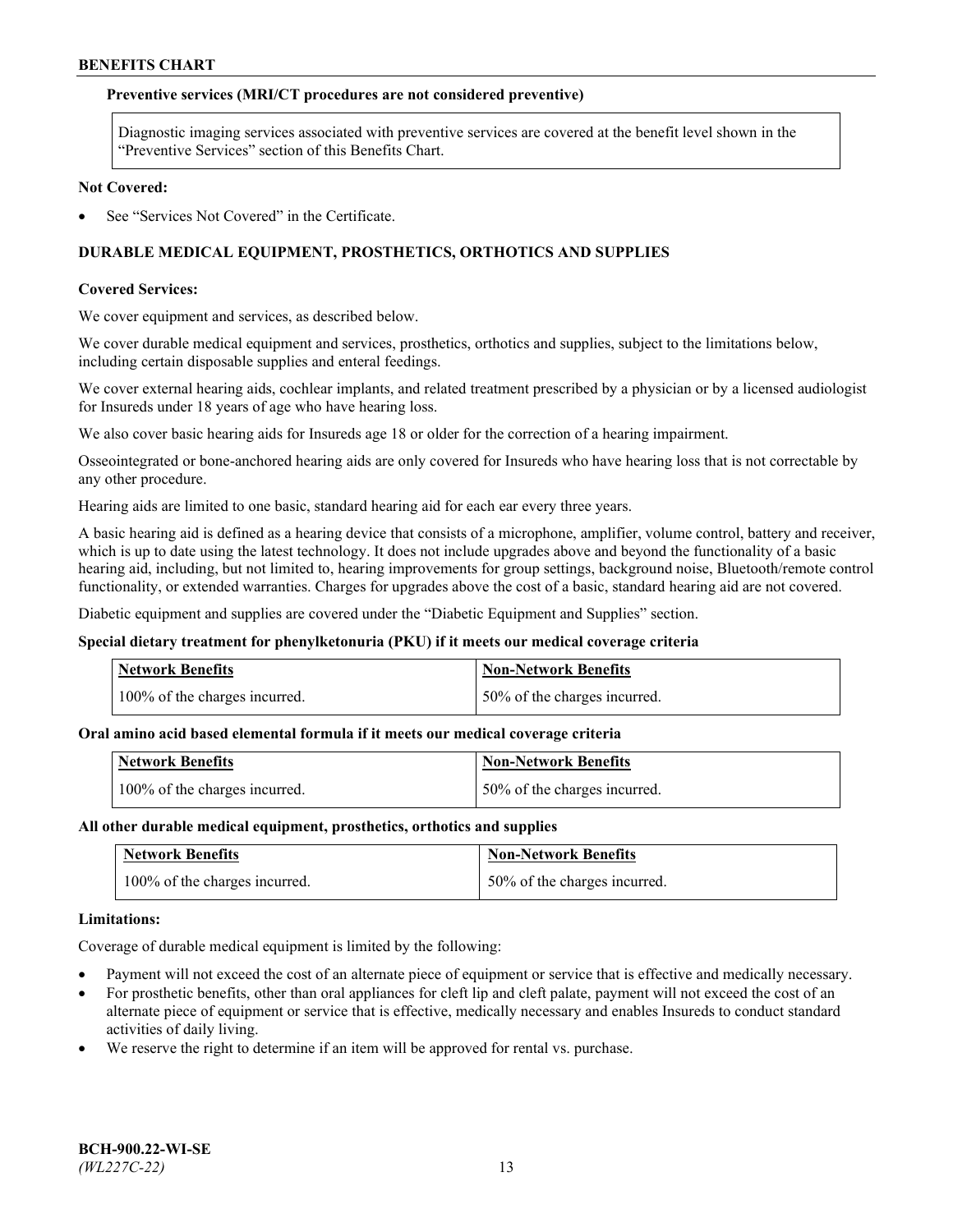- Durable medical equipment and supplies must be obtained from or repaired by approved vendors.
- Covered services and supplies are based on established medical policies which are subject to periodic review and modification by the medical or dental directors. Our medical policy for diabetic supplies includes information on our required models and brands. These medical policies (medical coverage criteria) are available by calling Member Services, or logging on to your "*my*HealthPartners" account a[t healthpartners.com.](http://www.healthpartners.com/)

### **Not Covered:**

Items which are not eligible for coverage include, but are not limited to:

- Replacement or repair of any covered items, if the items are (i) damaged or destroyed by misuse, abuse or carelessness, (ii) lost; or (iii) stolen.
- Duplicate or similar items.
- Labor and related charges for repair of any covered items which are more than the cost of replacement by an approved vendor.
- Sales tax, mailing, delivery charges, service call charges.
- Items which are primarily educational in nature or for hygiene, vocation, comfort, convenience or recreation.
- Communication aids or devices: equipment to create, replace or augment communication abilities including, but not limited to, speech processors, receivers, communication boards, or computer or electronic assisted communication.
- Implantable and osseointegrated or bone-anchored hearing aids and their fitting, except as specifically described in this Benefits Chart. This exclusion does not apply to cochlear implants.
- Eyeglasses, contact lenses and their fitting, measurement and adjustment, except as specifically described in this Benefits Chart.
- Hair prostheses (wigs).
- Household equipment which primarily has customary uses other than medical, such as, but not limited to, exercise cycles, air purifiers, central or unit air conditioners, water purifiers, non-allergenic pillows, mattresses or waterbeds.
- Household fixtures including, but not limited to, escalators or elevators, ramps, swimming pools and saunas.
- Modifications to the structure of the home including, but not limited to, wiring, plumbing or charges for installation of equipment.
- Vehicle, car or van modifications including, but not limited to, hand brakes, hydraulic lifts and car carrier.
- Rental equipment while owned equipment is being repaired by non-contracted vendors, beyond one month rental of medically necessary equipment.
- Other equipment and supplies, including but not limited to assistive devices, that we determine are not eligible for coverage.
- See "Services Not Covered" in the Certificate.

## **EMERGENCY AND URGENTLY NEEDED CARE SERVICES**

#### **Covered Services:**

We cover services for emergency care and urgently needed care if the services are otherwise eligible for coverage under the Certificate.

**Urgently needed care.** These are services to treat an unforeseen illness or injury that:

- are required in order to prevent a serious deterioration in your health; and
- cannot be delayed until the next available clinic or office hours.

| <b>Network Benefits</b>       | <b>Non-Network Benefits</b> |
|-------------------------------|-----------------------------|
| 100% of the charges incurred. | See Network Benefits.       |

**Emergency care.** These are services to treat:

- the sudden, unexpected onset of illness or injury which, if left untreated or unattended until the next available clinic or office hours, would result in hospitalization; or
- a condition requiring professional health services immediately necessary to preserve life or stabilize health.

Emergency care includes emergency services as defined in Division BB, Title I, Section 102 of the Consolidated Appropriations Act of 2021.

When reviewing claims for coverage of emergency services, our medical director will take into consideration a reasonable layperson's belief that the circumstances required immediate medical care that could not wait until the next working day or next available clinic appointment.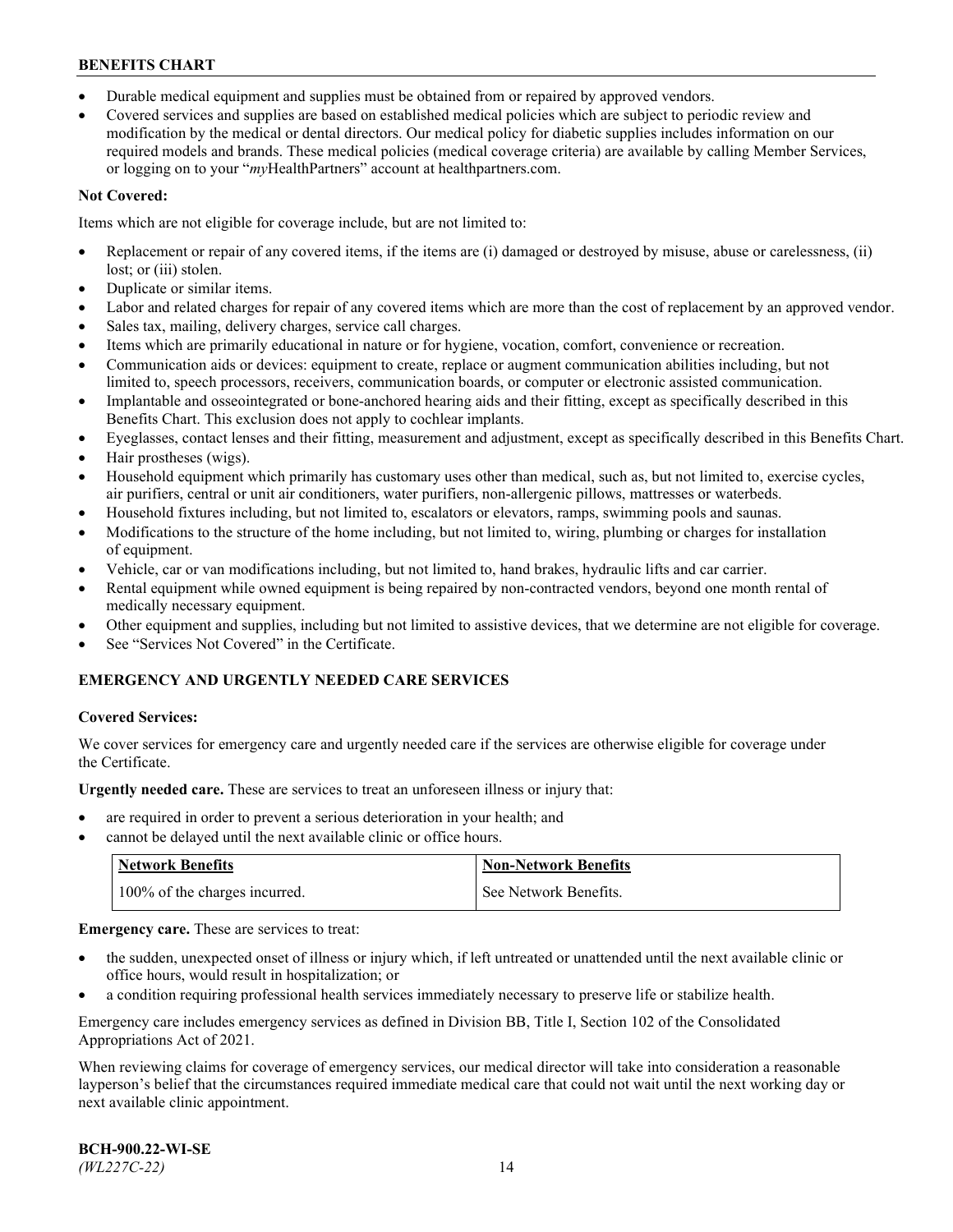### **Emergency care in a hospital emergency room, including professional services of a physician**

| <b>Network Benefits</b>       | <b>Non-Network Benefits</b> |
|-------------------------------|-----------------------------|
| 100% of the charges incurred. | See Network Benefits.       |

#### **Inpatient emergency care in a hospital**

| <b>Network Benefits</b>       | <b>Non-Network Benefits</b> |
|-------------------------------|-----------------------------|
| 100% of the charges incurred. | See Network Benefits.       |

### **Not Covered:**

• See "Services Not Covered" in the Certificate.

# **GENE THERAPY**

## **Covered Services:**

We cover gene therapy treatment if it meets our medical coverage criteria.

| <b>Network Benefits</b>                                                                                                                                                                          | <b>Non-Network Benefits</b> |
|--------------------------------------------------------------------------------------------------------------------------------------------------------------------------------------------------|-----------------------------|
| Coverage level is same as corresponding Network<br>Benefits, depending on type of service provided such as<br>Office Visits for Illness or Injury, Inpatient or<br>Outpatient Hospital Services. | No coverage.                |

### **Limitations:**

- Gene therapy must be provided by a designated provider.
- Specific types of gene therapy are limited to therapies and conditions specified in our medical coverage criteria.

# **Not Covered:**

See "Services Not Covered" in the Certificate.

# **HEALTH EDUCATION**

## **Covered Services:**

We cover education for preventive services and education for the management of chronic health problems (such as diabetes).

| <b>Network Benefits</b>                                     | <b>Non-Network Benefits</b>  |
|-------------------------------------------------------------|------------------------------|
| 100% of the charges incurred.<br>Deductible does not apply. | 50% of the charges incurred. |

#### **Not Covered:**

See "Services Not Covered" in the Certificate.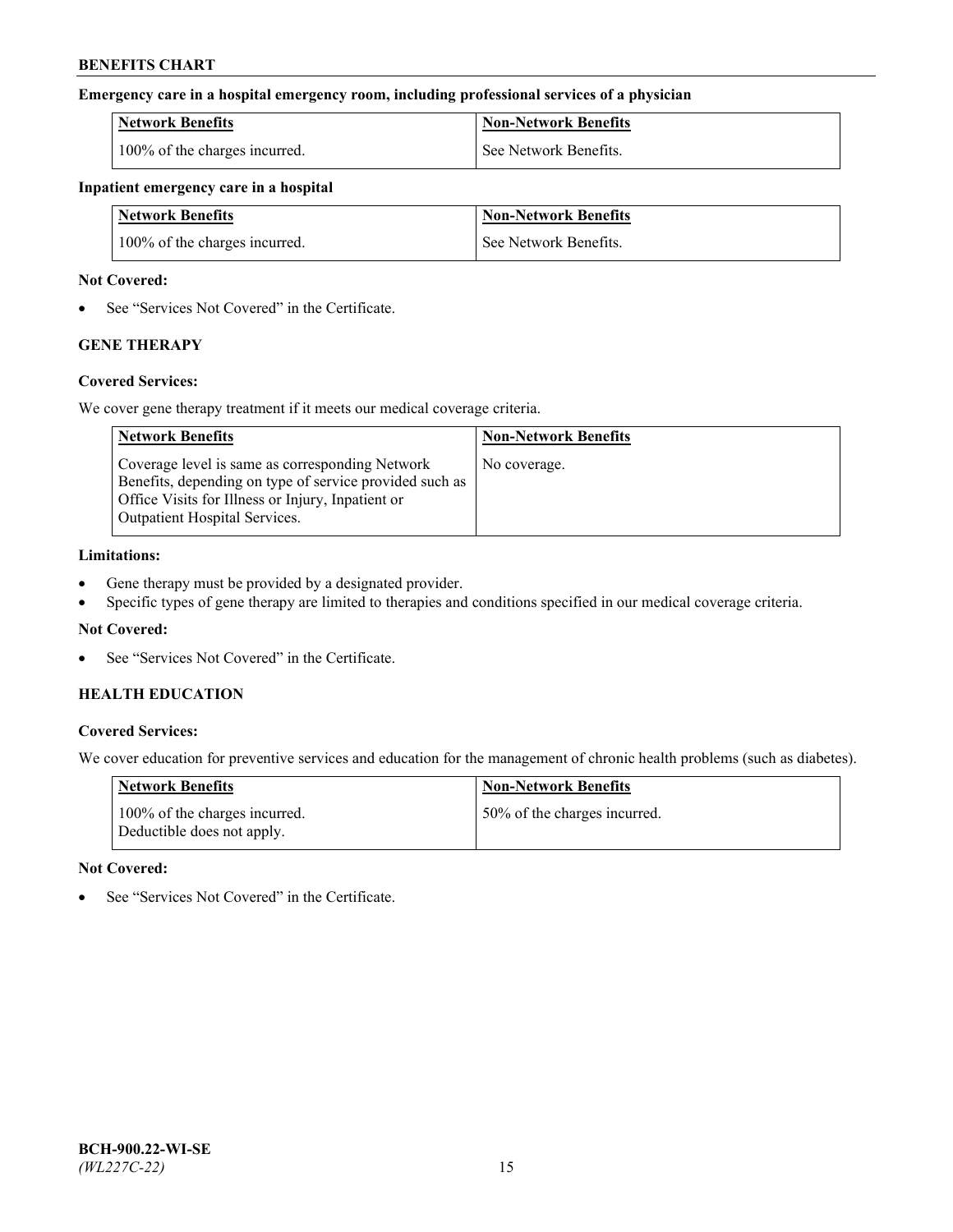# **HOME-BASED COMPREHENSIVE HEALTH RISK ASSESSMENT**

#### **Covered Services:**

If you meet our criteria for coverage, you may qualify for our home-based comprehensive health risk assessment program. The program covers a health assessment with a designated nurse practitioner.

| Network Benefits                                            | <b>Non-Network Benefits</b> |
|-------------------------------------------------------------|-----------------------------|
| 100% of the charges incurred.<br>Deductible does not apply. | No coverage.                |

### **Not Covered:**

See "Services Not Covered" in the Certificate.

# **HOME HEALTH SERVICES**

### **Covered Services:**

We cover skilled nursing services, physical therapy, occupational therapy, speech therapy, respiratory therapy and other therapeutic services, non-routine prenatal and postnatal services, routine postnatal well child visits as described in our medical coverage criteria, phototherapy services for newborns, home health aide services and other eligible home health services when provided in your home, if you are homebound (i.e., unable to leave home without considerable effort due to a medical condition). Lack of transportation does not constitute homebound status. For phototherapy services for newborns and high risk prenatal services, supplies and equipment are included.

We cover total parenteral nutrition/intravenous ("TPN/IV") therapy, equipment, supplies and drugs in connection with IV therapy. IV line care kits are covered under Durable Medical Equipment.

We cover palliative care benefits. Palliative care includes symptom management, education and establishing goals of care. We waive the requirement that you be homebound for a limited number of home visits for palliative care (as shown in this Benefits Chart), if you have a life-threatening, non-curable condition which has a prognosis of survival of two years or less. Additional palliative care visits are eligible under the home health services benefit if you are homebound and meet all other requirements defined in this section.

You do not need to be homebound to receive total parenteral nutrition/intravenous ("TPN/IV") therapy.

Home health services are eligible and covered only when:

- medically necessary; and
- provided as rehabilitative care, terminal care or maternity care; and
- ordered by a physician, and included in the written home care plan.

### **Physical therapy, occupational therapy, speech therapy, respiratory therapy, home health aide services and palliative care**

| Network Benefits              | <b>Non-Network Benefits</b>  |
|-------------------------------|------------------------------|
| 100% of the charges incurred. | 50% of the charges incurred. |

**TPN/IV therapy, skilled nursing services, non-routine prenatal/postnatal services, and phototherapy**

| Network Benefits              | Non-Network Benefits         |
|-------------------------------|------------------------------|
| 100% of the charges incurred. | 50% of the charges incurred. |

Each 24-hour visit (or shifts up to 24-hour visits) equals one visit and counts toward the Maximum visits for all other services shown below. Any visit that lasts less than 24 hours regardless of the length of the visit, will count as one visit toward the Maximum visits for all other services shown below. All visits must be medically necessary and benefit eligible.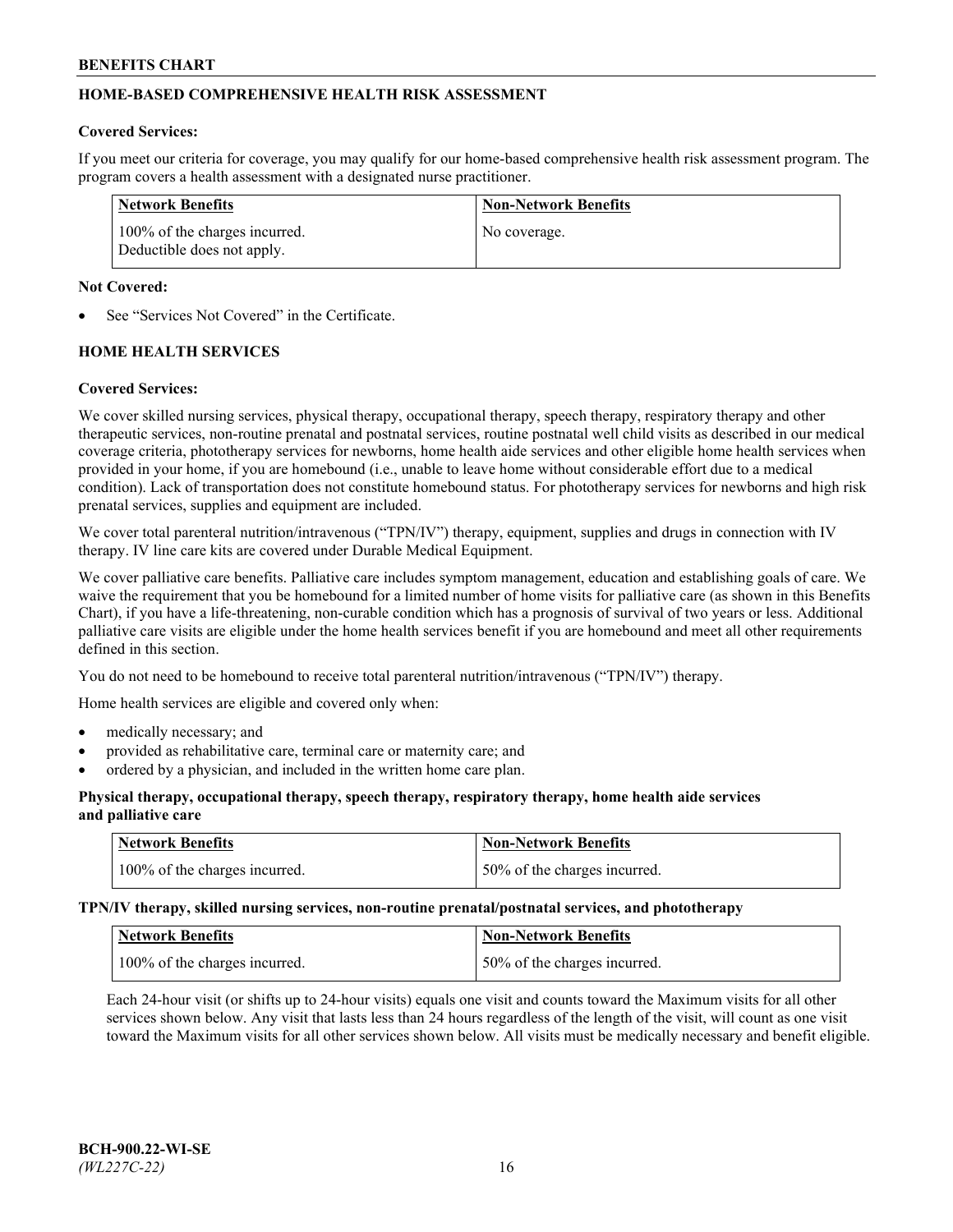## **Routine postnatal well child visit**

| <b>Network Benefits</b>                                     | <b>Non-Network Benefits</b>  |
|-------------------------------------------------------------|------------------------------|
| 100% of the charges incurred.<br>Deductible does not apply. | 50% of the charges incurred. |

#### **Maximum visits for palliative care**

If you are eligible to receive palliative care in the home and you are not homebound, there is a maximum of 12 visits per calendar year.

### **Maximum visits for all services other than palliative care**

| <b>Network Benefits</b>      | <b>Non-Network Benefits</b>  |
|------------------------------|------------------------------|
| 60 visits per calendar year. | 30 visits per calendar year. |

Each visit provided under the Network Benefits and Non-Network Benefits counts toward the maximums shown under both Maximum visits sections. The routine postnatal well child visits do not count toward the visit limit.

#### **Limitations:**

- Home health services are not provided as a substitute for a primary caregiver in the home or as relief (respite) for a primary caregiver in the home. We will not reimburse family members or residents in your home for the above services.
- A service shall not be considered a skilled nursing service merely because it is performed by, or under the direct supervision of, a licensed nurse. Where a service (such as tracheotomy suctioning or ventilator monitoring) or like services, can be safely and effectively performed by a non-medical person (or self-administered), without the direct supervision of a licensed nurse, the service shall not be regarded as a skilled nursing service, whether or not a skilled nurse actually provides the service. The unavailability of a competent person to provide a non-skilled service shall not make it a skilled service when a skilled nurse provides it. Only the skilled nursing component of so-called "blended" services (i.e. services which include skilled and non-skilled components) are covered under this Benefits Chart.

#### **Not Covered:**

- Financial or legal counseling services.
- Housekeeping or meal services in your home.
- Private duty nursing services.
- Services provided by a family member or enrollee, or a resident in the enrollee's home.
- Vocational rehabilitation and recreational or educational therapy. Recreation therapy is therapy provided solely for the purpose of recreation, including, but not limited to: (a) requests for physical therapy or occupational therapy to improve athletic ability, and (b) braces or guards to prevent sports injuries.
- See "Services Not Covered" in the Certificate.

# **HOME HOSPICE SERVICES**

#### **Applicable Definitions:**

**Part-time.** This is up to two hours of service per day, more than two hours is considered continuous care.

**Continuous Care.** This is from two to twelve hours of service per day provided by a registered nurse, licensed practical nurse, or home health aide, during a period of crisis in order to maintain a terminally ill patient at home.

**Appropriate Facility.** This is a nursing home, hospice residence, or other inpatient facility.

**Custodial Care Related to Hospice Services.** This means providing assistance in the activities of daily living and the care needed by a terminally ill patient which can be provided by primary caregiver (i.e., family member or friend) who is responsible for the patient's home care.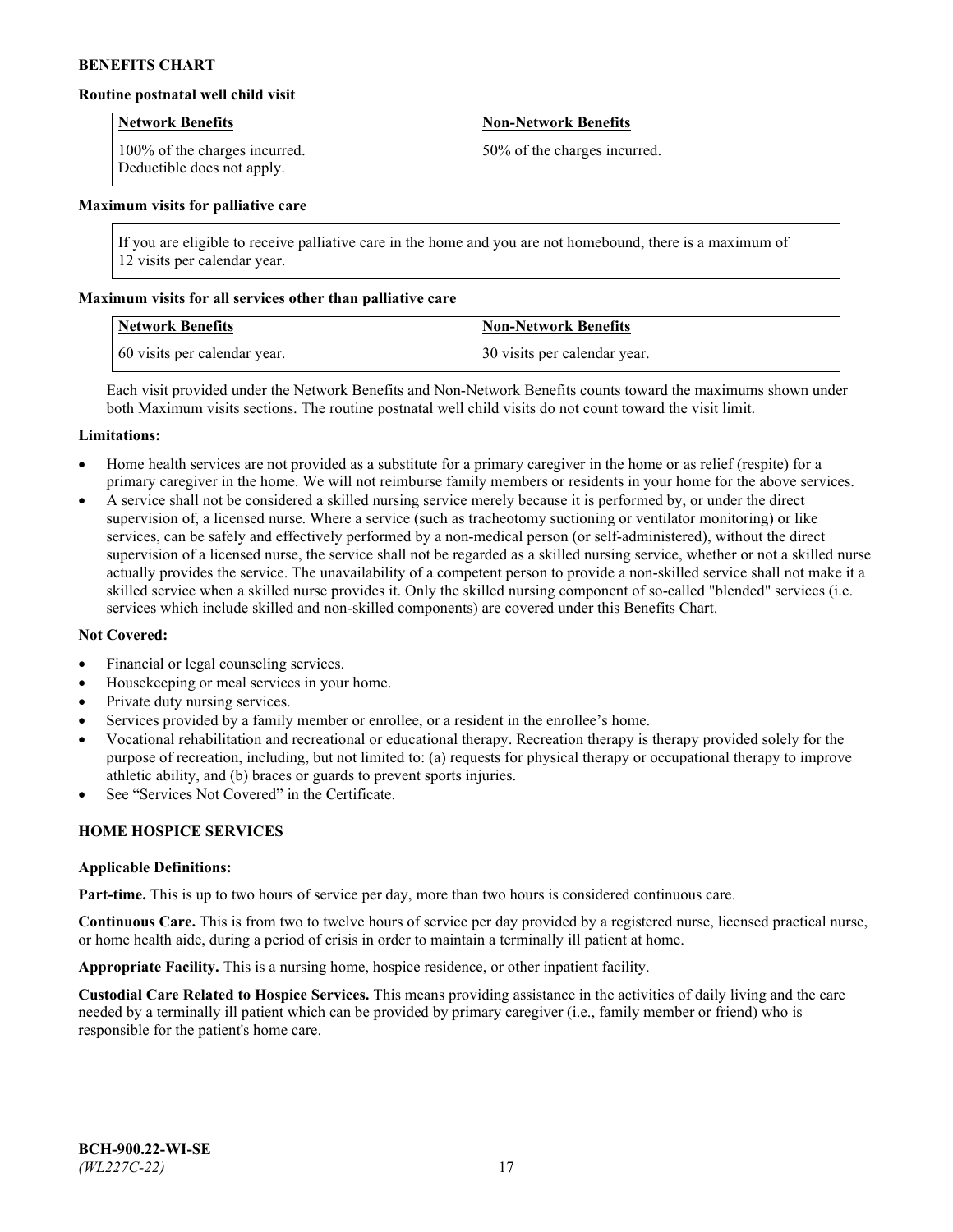### **Covered Services:**

**Home hospice program.** We cover the services described below if you are terminally ill and accepted as a home hospice program participant. You must meet the eligibility requirements of the program, and elect to receive services through the home hospice program. The services will be provided in your home, with inpatient care available when medically necessary as described below. If you elect to receive hospice services, you do so in lieu of curative treatment for your terminal illness for the period you are enrolled in the home hospice program.

**Eligibility:** In order to be eligible to be enrolled in the home hospice program, you must: (1) be a terminally ill patient (prognosis of six months or less); (2) have chosen a palliative treatment focus (i.e., emphasizing comfort and supportive services rather than treatment attempting to cure the disease or condition); and (3) continue to meet the terminally ill prognosis as reviewed by our medical director or his or her designee over the course of care. You may withdraw from the home hospice program at any time.

**Eligible services:** Hospice services include the following services provided in accordance with an approved hospice treatment plan.

- Home health services:
	- o Part-time care provided in your home by an interdisciplinary hospice team (which may include a physician, nurse, social worker, and spiritual counselor) and medically necessary home health services are covered.
	- o One or more periods of continuous care in your home or in a setting which provides day care for pain or symptom management, when medically necessary, will be covered.
- Inpatient services: We cover medically necessary inpatient services.
- Other services:
	- o Respite care is covered for care in your home or in an appropriate facility, to give your primary caregivers (i.e., family members or friends) rest and/or relief when necessary in order to maintain a terminally ill patient at home.
	- o Medically necessary medications for pain and symptom management.
	- o Semi-electric hospital beds and other durable medical equipment are covered.
	- Emergency and non-emergency care is covered.

| Network Benefits              | <b>Non-Network Benefits</b>  |
|-------------------------------|------------------------------|
| 100% of the charges incurred. | 50% of the charges incurred. |

Respite care is limited to 5 days per episode, and respite care and continuous care combined are limited to 30 days.

### **Not Covered:**

- Financial or legal counseling services.
- Housekeeping or meal services in your home.
- Custodial or maintenance care related to hospice services, whether provided in the home or in a nursing home.
- Any service not specifically described as covered services under this home hospice services benefits.
- Any services provided by members of your family or residents in your home.
- See "Services Not Covered" in the Certificate.

## **HOSPITAL AND SKILLED NURSING FACILITY SERVICES**

#### **Covered Services:**

We cover services as described below.

#### **Medical or surgical hospital services**

**Inpatient hospital services:** We cover the following medical or surgical services, for the treatment of acute illness or injury, which require the level of care only provided in an acute care facility. These services must be authorized by a physician.

Inpatient hospital services include: room and board; the use of operating or maternity delivery rooms; intensive care facilities; newborn nursery facilities; general nursing care, anesthesia, laboratory and diagnostic imaging services, radiation therapy, physical therapy, prescription drugs or other medications administered during treatment, blood and blood products (unless replaced), and blood derivatives, and other diagnostic or treatment related hospital services; physician and other professional medical and surgical services provided while in the hospital, including gender confirmation surgery that meets medical coverage criteria.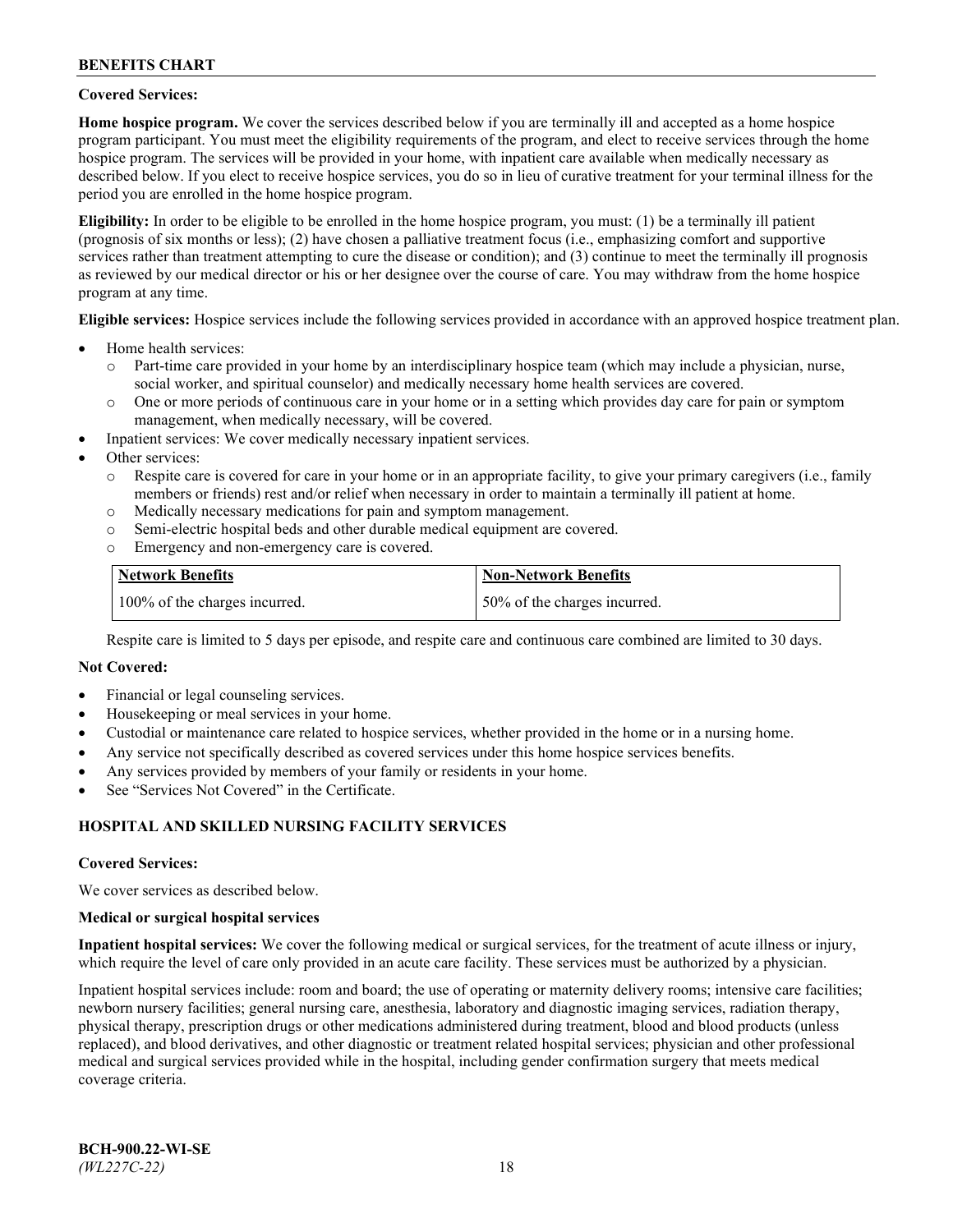We cover, following a vaginal delivery, a minimum of 48 hours of inpatient care for the mother and newborn child. We cover, following a caesarean section delivery, a minimum of 96 hours of inpatient care for the mother and newborn child.

Group health plans and health insurance issuers generally may not, under Federal law, restrict benefits for any hospital length of stay in connection with childbirth for the mother of newborn child to less than 48 hours following a vaginal delivery, or less than 96 hours following a caesarean section. However, Federal law generally does not prohibit the mother's or newborn's attending provider, after consulting with the mother, from discharging the mother or her newborn earlier than 48 hours (or 96 hours as applicable). In any case plans and issuers may not, under Federal law, require that a provider obtain authorization from the plan or the insurance issuer for prescribing a length of stay not in excess of 48 hours (or 96 hours).

| <b>Network Benefits</b>       | <b>Non-Network Benefits</b>  |
|-------------------------------|------------------------------|
| 100% of the charges incurred. | 50% of the charges incurred. |

Each Insured's admission or confinement, including that of a newborn child, is separate and distinct from the admission or confinement of any other Insured.

**Outpatient hospital, ambulatory care or surgical facility services:** We cover the following medical and surgical services, for diagnosis or treatment of illness or injury on an outpatient basis. These services must be authorized by a physician.

Outpatient services include: use of operating rooms, maternity delivery rooms or other outpatient departments, rooms or facilities; and the following outpatient services: general nursing care, anesthesia, laboratory and diagnostic imaging services, radiation therapy, physical therapy, drugs administered during treatment, blood and blood products (unless replaced), and blood derivatives, and other diagnostic or treatment related outpatient services; physician and other professional medical and surgical services provided while an outpatient, including colonoscopies (starting at age 50, or under age 50 for people at high risk of colorectal cancer), and gender confirmation surgery that meets medical coverage criteria.

For Network Benefits, non-emergent, scheduled outpatient Magnetic Resonance Imaging (MRI) and Computed Tomography (CT) must be provided at a designated facility. Your physician or facility will obtain or verify prior authorization for these services, as needed.

To see the benefit level for diagnostic imaging services, laboratory services and physical therapy, see benefits under Diagnostic Imaging Services, Laboratory Services and Physical Therapy in this Benefits Chart.

| <b>Network Benefits</b>       | <b>Non-Network Benefits</b>  |
|-------------------------------|------------------------------|
| 100% of the charges incurred. | 50% of the charges incurred. |

## **Skilled nursing facility care:**

We cover room and board, daily skilled nursing and related ancillary services for post-acute treatment and rehabilitative care of illness or injury that meets medical coverage criteria. Rehabilitation services are limited to services where significant measurable progress is expected to occur within a reasonable period of time.

| Network Benefits                             | <b>Non-Network Benefits</b>                  |
|----------------------------------------------|----------------------------------------------|
| 100% of the charges incurred.                | 50% of the charges incurred.                 |
| Limited to a 30-day maximum per confinement. | Limited to a 30-day maximum per confinement. |

Each day of services provided under the Network Benefits and Non-Network Benefits, combined, applies toward the maximum shown above.

## **Not Covered:**

- Services for items for personal convenience, such as television rental, are not covered.
- See "Services Not Covered" in the Certificate.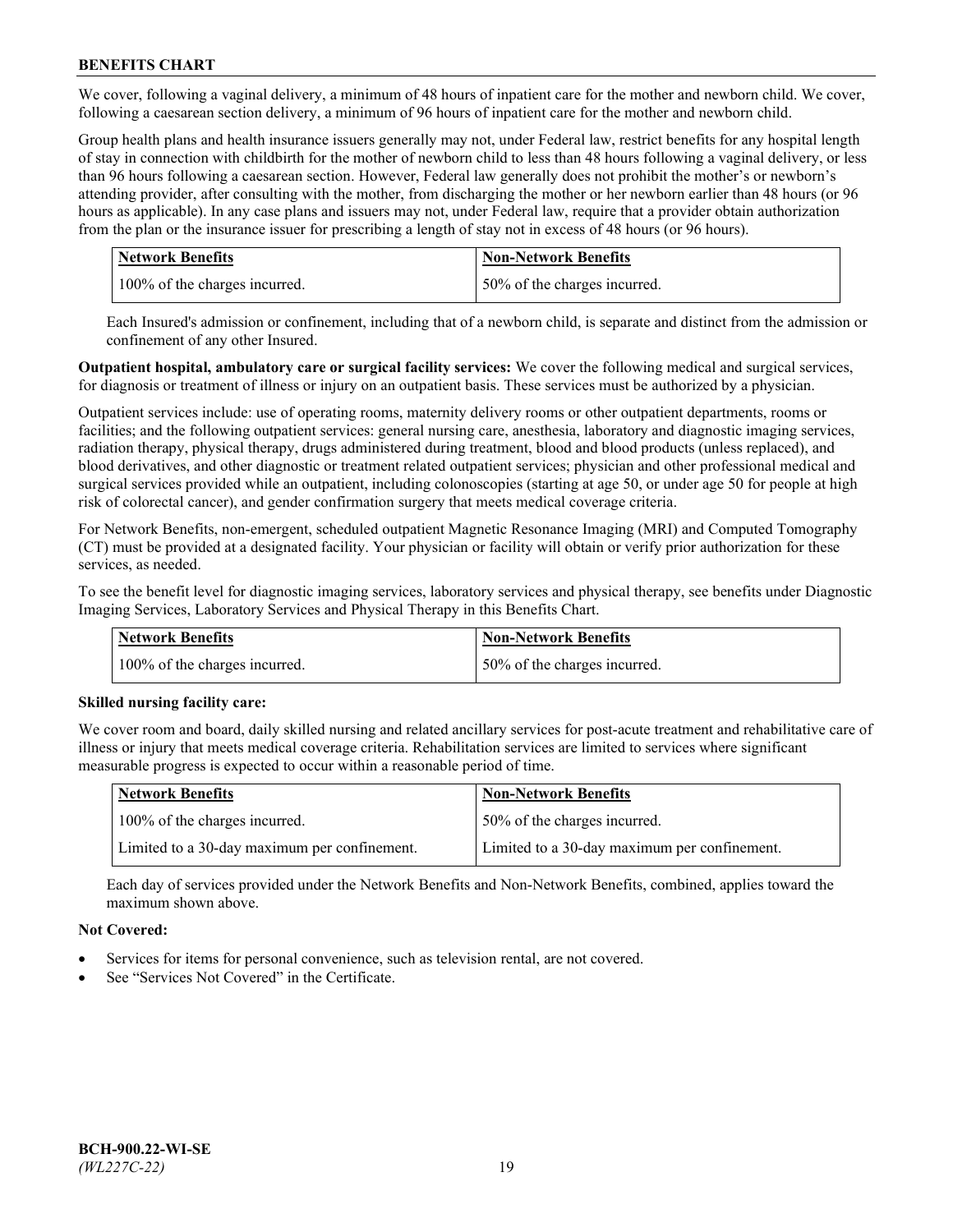# **INFERTILITY DIAGNOSIS**

# **Covered Services:**

We cover the diagnosis of infertility. These services include diagnostic procedures and tests provided in connection with an infertility evaluation, office visits and consultations to diagnose infertility.

| <b>Network Benefits</b>       | <b>Non-Network Benefits</b>  |
|-------------------------------|------------------------------|
| 100% of the charges incurred. | 50% of the charges incurred. |

Coverage is limited to office visits and consultations to diagnose infertility. Treatment is not covered.

# **Not Covered:**

- Infertility/fertility treatment, including, but not limited to, office visits, laboratory services, diagnostic imaging services and fertility drugs; reversal of sterilization; and sperm, ova or embryo acquisition, retrieval or storage; however, we cover office visits and consultations to diagnose infertility.
- Services related to the establishment of surrogate pregnancy and fees for a surrogate. However, pregnancy and maternity services are covered for an Insured under this Benefits Chart, including a surrogate pregnancy.
- See "Services Not Covered" in the Certificate

# **LABORATORY SERVICES**

## **Covered Services:**

We cover laboratory tests when ordered by a provider and provided in a clinic or outpatient hospital facility. This includes blood tests to detect lead exposure in children between the ages of 6 months and 72 months.

To see the benefit level for inpatient hospital or skilled nursing facility services, see benefits under "Inpatient Hospital and Skilled Nursing Facility Services" in this Benefits Chart.

# **Prostate-specific antigen (PSA) testing**

| <b>Network Benefits</b>       | <b>Non-Network Benefits</b>  |
|-------------------------------|------------------------------|
| 100% of the charges incurred. | 50% of the charges incurred. |

## **All other laboratory services**

**Services for illness or injury**

| <b>Network Benefits</b>       | 'Non-Network Benefits        |
|-------------------------------|------------------------------|
| 100% of the charges incurred. | 50% of the charges incurred. |

## **Preventive services**

Laboratory services associated with preventive services are covered at the benefit level shown in the "Preventive Services" section of this Benefits Chart.

## **Not Covered:**

See "Services Not Covered" in the Certificate.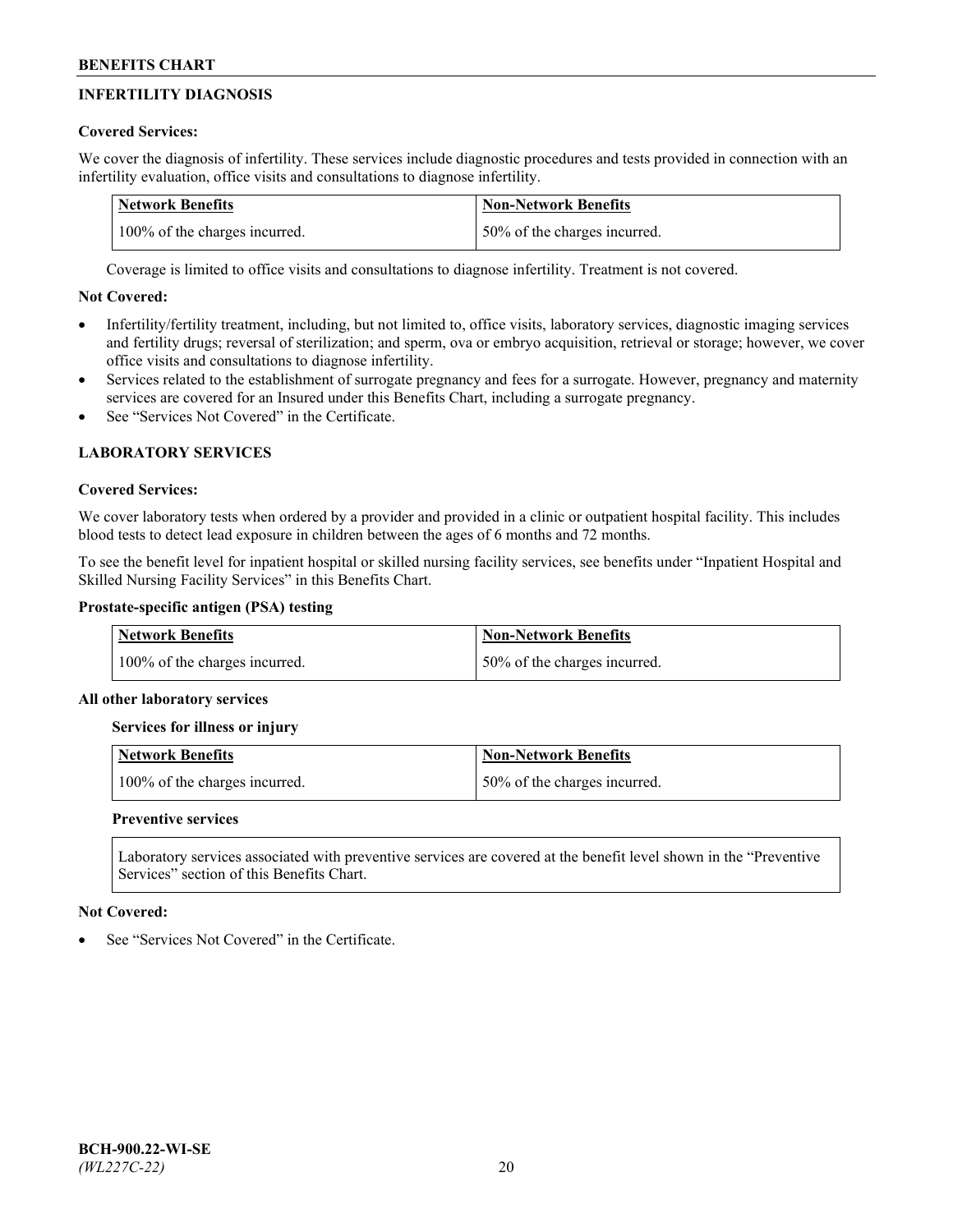# **MASTECTOMY RECONSTRUCTION BENEFIT**

## **Covered Services:**

We cover reconstruction of the breast on which the mastectomy has been performed; surgery and reconstruction of the other breast to produce symmetrical appearance, and prostheses and physical complications of all stages of mastectomy, including lymphedemas.

| <b>Network Benefits</b>                               | <b>Non-Network Benefits</b>                           |
|-------------------------------------------------------|-------------------------------------------------------|
| Coverage level is same as corresponding Network       | Coverage level is same as corresponding Non-Network   |
| Benefits, depending on type of service provided, such | Benefits, depending on type of service provided, such |
| as Office Visits for Illness or Injury, Inpatient or  | as Office Visits for Illness or Injury, Inpatient or  |
| Outpatient Hospital Services.                         | Outpatient Hospital Services.                         |

### **Not Covered:**

See "Services Not Covered" in the Certificate.

# **MEDICATION THERAPY DISEASE MANAGEMENT PROGRAM**

## **Covered Services:**

If you meet our criteria for coverage, you may qualify for our Medication Therapy Disease Management Program.

The program covers consultations with a designated Network pharmacist.

Covered services are based on established medical policies, which are subject to periodic review and modification by the medical directors. These medical policies (medical coverage criteria) are available by calling Member Services, or logging on to your "*my*HealthPartners" account at [healthpartners.com.](http://www.healthpartners.com/)

| Network Benefits                                            | <b>Non-Network Benefits</b> |
|-------------------------------------------------------------|-----------------------------|
| 100% of the charges incurred.<br>Deductible does not apply. | No coverage.                |

### **Not Covered:**

See "Services Not Covered" in the Certificate.

## **OFFICE VISITS FOR ILLNESS OR INJURY**

#### **Covered Services:**

We cover the following when medically necessary: professional medical and surgical services and related supplies, including biofeedback, of physicians and other health care providers; blood and blood products (unless replaced) and blood derivatives.

We cover diagnosis and treatment of illness or injury to the eyes. Where contact or eye glass lenses are prescribed as medically necessary for the post-operative treatment of cataracts or for the treatment of aphakia, acute or chronic corneal pathology, or keratoconus, we cover the initial evaluation, lenses and fitting. Insureds must pay for lens replacement beyond the initial pair.

Services received via video, E-visit or telephone are covered under the "Telehealth/Telemedicine Services" section.

#### **Office visits**

| <b>Network Benefits</b>       | <b>Non-Network Benefits</b>  |
|-------------------------------|------------------------------|
| 100% of the charges incurred. | 50% of the charges incurred. |

**Convenience clinics**

| <b>Network Benefits</b>       | <b>Non-Network Benefits</b>   |
|-------------------------------|-------------------------------|
| 100% of the charges incurred. | 150% of the charges incurred. |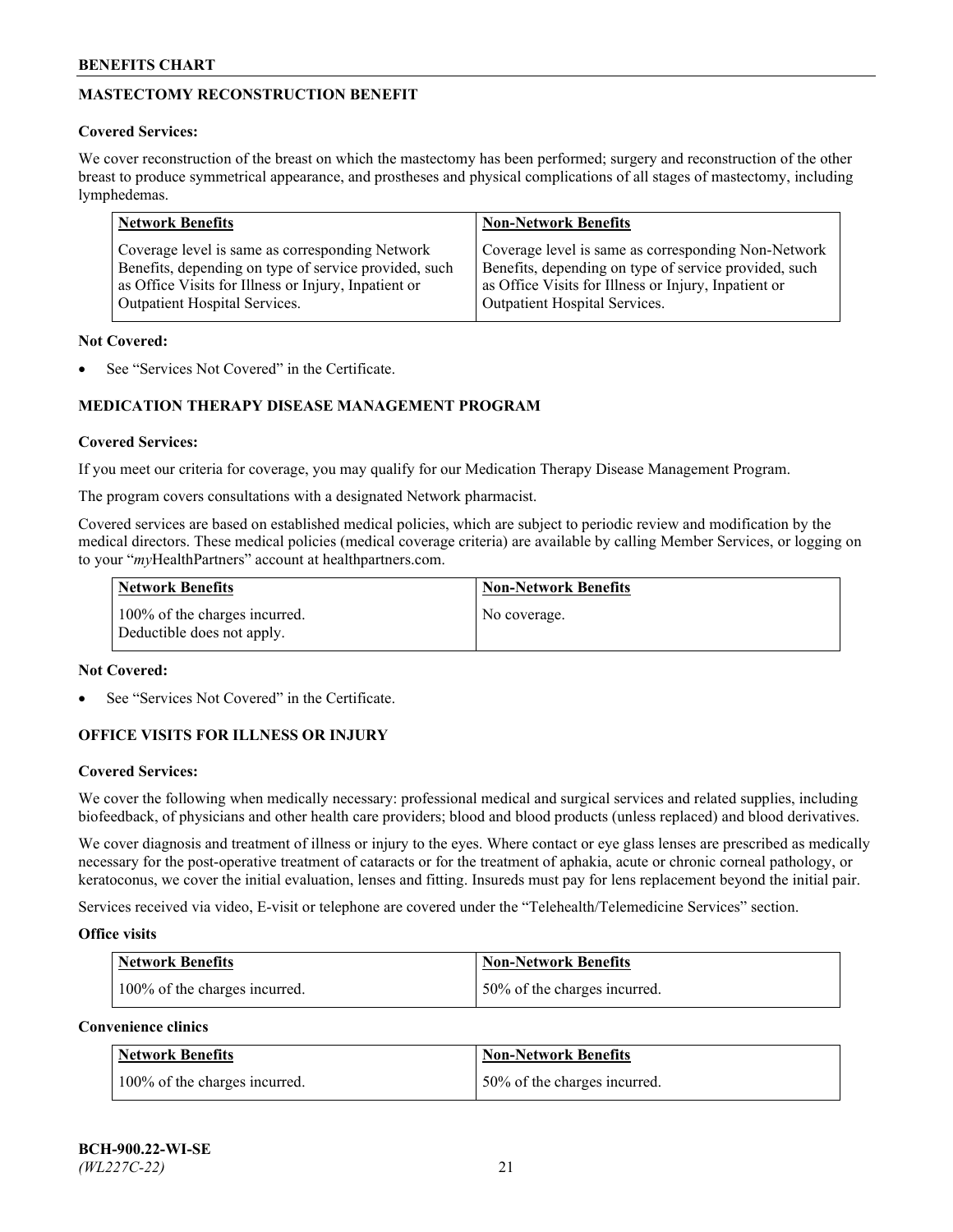### **Injections administered in a physician's office, other than immunizations**

#### **Allergy injections**

| Network Benefits              | Non-Network Benefits          |
|-------------------------------|-------------------------------|
| 100% of the charges incurred. | 150% of the charges incurred. |

#### **All other injections**

| <b>Network Benefits</b>       | <b>Non-Network Benefits</b>  |
|-------------------------------|------------------------------|
| 100% of the charges incurred. | 50% of the charges incurred. |

### **Not Covered:**

- Court ordered treatment, except as described in this Benefits Chart. Any resulting court ordered treatment for mental health services will be subject to the Certificate's requirement for medical necessity.
- See "Services Not Covered" in the Certificate.

## **PEDIATRIC EYEWEAR**

### **Covered Services:**

We cover pediatric eyewear for children.

Routine eye exams are covered under the "Preventive Services" section.

| Network Benefits              | <b>Non-Network Benefits</b> |
|-------------------------------|-----------------------------|
| 100% of the charges incurred. | No coverage.                |

### **Limitations:**

- Coverage under this provision will continue until the end of the month in which the child turns age 19.
- Limited to one of the following per calendar year:
	- o one pair of eyeglasses including one set of prescription lenses, frames from our designated eyewear collection and anti-scratch coating; or
	- o one pair of non-disposable contact lenses; or
	- o a one-year supply of disposable contact lenses.
- Contact lens fittings are limited to two per calendar year.

## **Not Covered:**

- Frames that are not included in our designated eyewear collection. However, one pair of lenses will be covered if an Insured chooses frames outside our designated eyewear collection.
- More than one pair of lenses or frames or non-disposable contacts per calendar year, regardless of the reason. This includes replacement of eyeglasses or contact lenses due to loss, breakage, theft, or change in prescription.
- Safety glasses or goggles for sports or vocational reasons.
- Upgrades including, but not limited to, UV protection and no-line multifocal lenses.
- See "Services Not Covered" in the Certificate.

## **PHYSICAL THERAPY, OCCUPATIONAL THERAPY, SPEECH THERAPY AND OTHER SPECIFIED THERAPIES**

#### **Covered Services:**

We cover the following physical therapy, occupational therapy and speech therapy services:

- Medically necessary rehabilitative care to correct the effects of illness or injury.
- Habilitative care rendered for congenital, developmental or medical conditions which have significantly limited the successful initiation of normal speech and normal motor development.

Massage therapy which is performed in conjunction with other treatment/modalities by a physical or occupational therapist is part of a prescribed treatment plan and is not billed separately is covered.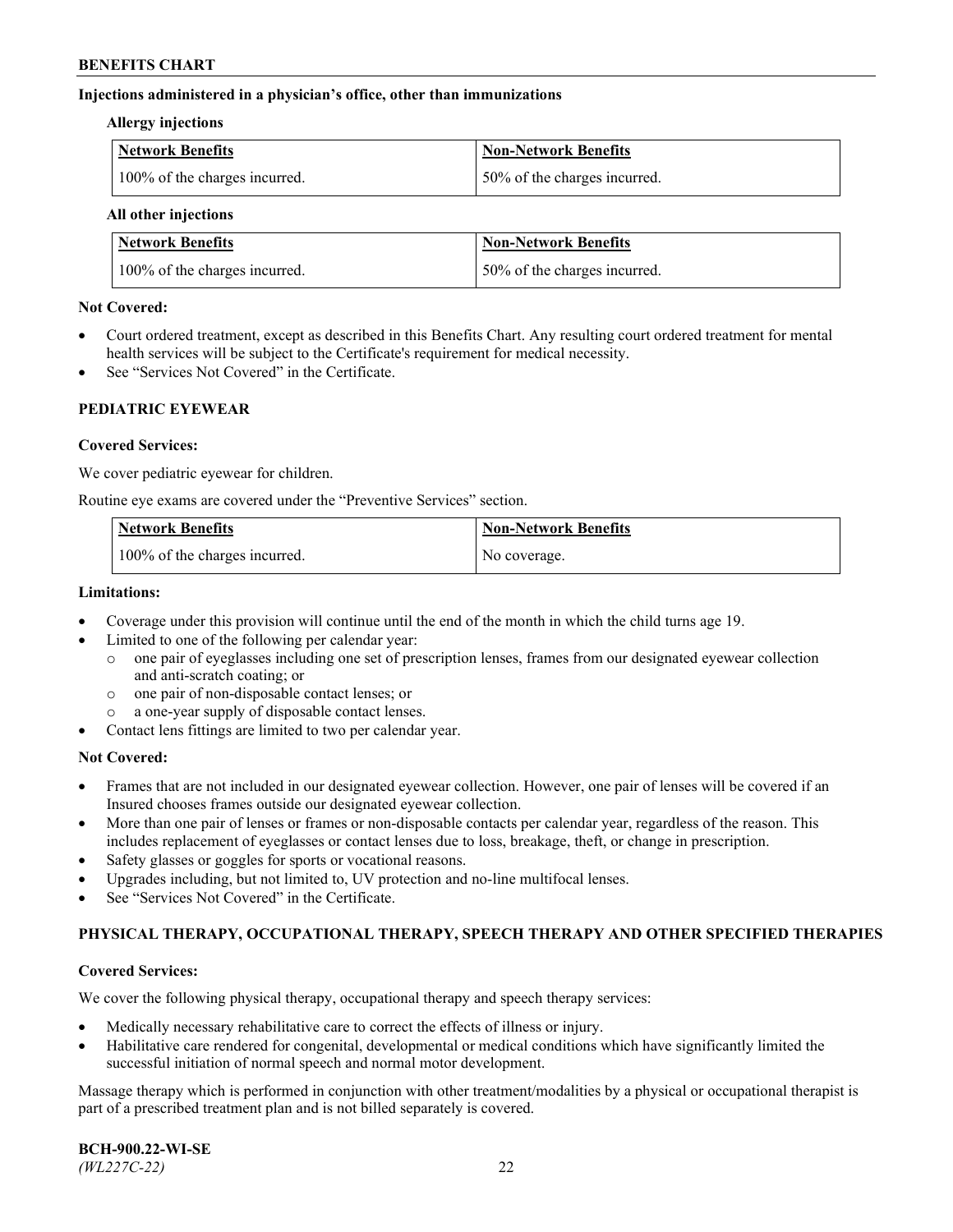We cover services provided in a clinic. To see the benefit level for inpatient hospital or skilled nursing facility services, see benefits under "Inpatient Hospital and Skilled Nursing Facility Services".

### **Rehabilitative care**

| <b>Network Benefits</b>                                                                       | <b>Non-Network Benefits</b>                                                                   |
|-----------------------------------------------------------------------------------------------|-----------------------------------------------------------------------------------------------|
| 100% of the charges incurred.                                                                 | 50% of the charges incurred.                                                                  |
| Physical, Occupational and Speech Therapy are<br>limited to 20 visits each per calendar year. | Physical, Occupational and Speech Therapy are<br>limited to 20 visits each per calendar year. |

#### **In addition to the services provided above, we cover a minimum of:**

- 20 visits per calendar year for pulmonary rehabilitation.
- 36 visits per calendar year for cardiac rehabilitation.
- 30 visits per calendar year for post-cochlear implant aural therapy.
- 20 visits per calendar year for cognitive rehabilitation.

The maximum number of visits is combined for Network Benefits and Non-Network Benefits.

### **Habilitative services**

| <b>Network Benefits</b>                                                                       | <b>Non-Network Benefits</b>                                                                   |
|-----------------------------------------------------------------------------------------------|-----------------------------------------------------------------------------------------------|
| 100% of the charges incurred.                                                                 | 50% of the charges incurred.                                                                  |
| Physical, Occupational and Speech Therapy are<br>limited to 20 visits each per calendar year. | Physical, Occupational and Speech Therapy are<br>limited to 20 visits each per calendar year. |

The maximum number of visits is combined for Network Benefits and Non-Network Benefits.

## **Not Covered:**

- Massage therapy for the purpose of comfort or convenience of the Insured.
- See "Services Not Covered" in the Certificate.

# **PRE-DIABETES DISEASE MANAGEMENT PROGRAM**

# **Covered Services:**

If you meet criteria for coverage, you may qualify for the Pre-Diabetes Disease Management Program through Omada Health. The program covers group health coaching which focuses on weight loss, exercise, behavior modification and health education at select locations determined by the plan.

| <b>Network Benefits</b>                                     | <b>Non-Network Benefits</b> |
|-------------------------------------------------------------|-----------------------------|
| 100% of the charges incurred.<br>Deductible does not apply. | Not applicable.             |

## **Not Covered:**

See "Services Not Covered" in the Certificate.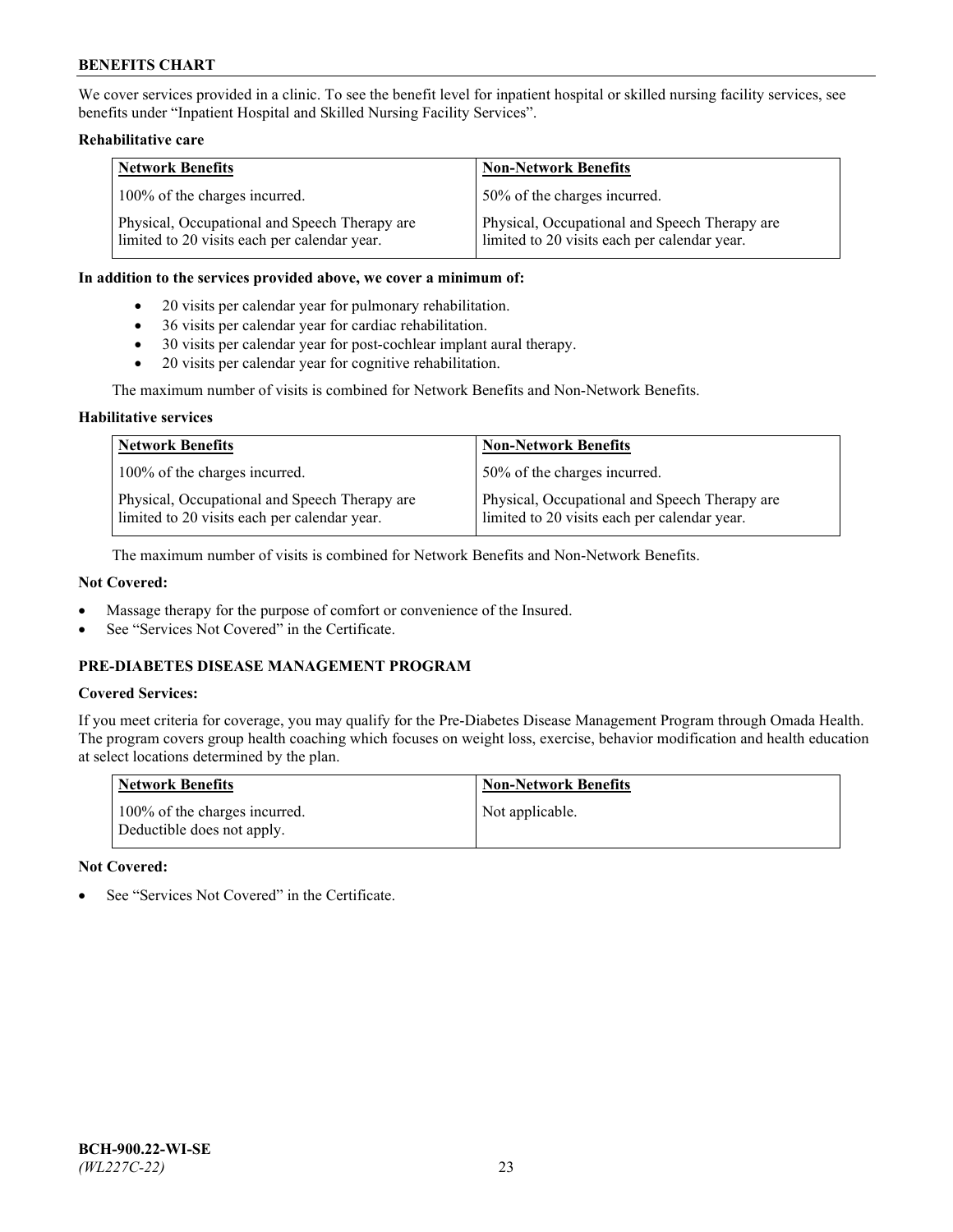# **PRESCRIPTION DRUG SERVICES**

### **Covered Services:**

We cover prescription drugs and medications that can be self-administered or are administered in a physician's office.

We will refill a prescription for eye drops covered under this Benefits Chart if the Insured requests a refill and the original prescription specified that additional quantities would be needed, providing the refill request does not exceed the quantities needed, and the following conditions are met:

- If the Insured requests a 30-day refill supply, the request must be made between 22 and 30 days of the later of (a) the original date that the prescription was distributed to the Insured or (b) the date that the most recent refill was distributed to the Insured; or
- If the Insured requests a 90-day refill supply, the request must be made between 67 and 90 days of the later of (a) the original date that the prescription was distributed to the Insured or (b) the date that the most recent refill was distributed to the Insured.

### **For Network Benefits, drugs and medications must be obtained at a Network pharmacy.**

### **For Non-Network Benefits, drugs and medications must be part of the formulary.**

### **If a copayment is required, you must pay one copayment for each 31-day supply, or portion thereof.**

### **Outpatient drugs (except as specified below)**

| <b>Network Benefits</b>                                                                                                                                      | <b>Non-Network Benefits</b>  |
|--------------------------------------------------------------------------------------------------------------------------------------------------------------|------------------------------|
| Formulary drugs are covered at 100% of the charges<br>incurred.                                                                                              | 50% of the charges incurred. |
| Formulary insulin is considered preventive and is not<br>subject to your deductible. In no event will your cost for<br>a formulary insulin drug exceed \$25. |                              |
| Non-formulary drugs are covered at 80% of the charges<br>incurred.                                                                                           |                              |

**Oral chemotherapy drugs** are included on the specialty drug list. However, you pay the applicable outpatient drug benefit. As required by Wisconsin law, you will not pay higher cost sharing (deductible, copayment or coinsurance) for orally administered chemotherapy drugs than you pay for injected or intravenously administered chemotherapy drugs.

#### **Mail order drugs**

| For your convenience, you may also get up to a                                                                                                                                                        |                                                                                                                            |
|-------------------------------------------------------------------------------------------------------------------------------------------------------------------------------------------------------|----------------------------------------------------------------------------------------------------------------------------|
| 93-day supply of outpatient prescription drugs that<br>can be self-administered through the designated mail<br>order service.<br>Specialty drugs are not available through the mail<br>order service. | Mail order drugs are only available through the<br>designated mail order service.<br>See Network Mail Order Drugs Benefit. |

## **Specialty drugs that are self-administered**

| <b>Network Benefits</b>                                                                                              | <b>Non-Network Benefits</b> |
|----------------------------------------------------------------------------------------------------------------------|-----------------------------|
| 100% of the charges incurred.                                                                                        | No coverage.                |
| Specialty drugs are limited to drugs on the<br>Specialty drug list and must be obtained from a<br>designated vendor. |                             |

**Oral chemotherapy drugs** are included on the specialty drug list. However, you pay the applicable outpatient drug benefit. As required by Wisconsin law, you will not pay higher cost sharing (deductible, copayment or coinsurance) for orally administered chemotherapy drugs than you pay for injected or intravenously administered chemotherapy drugs.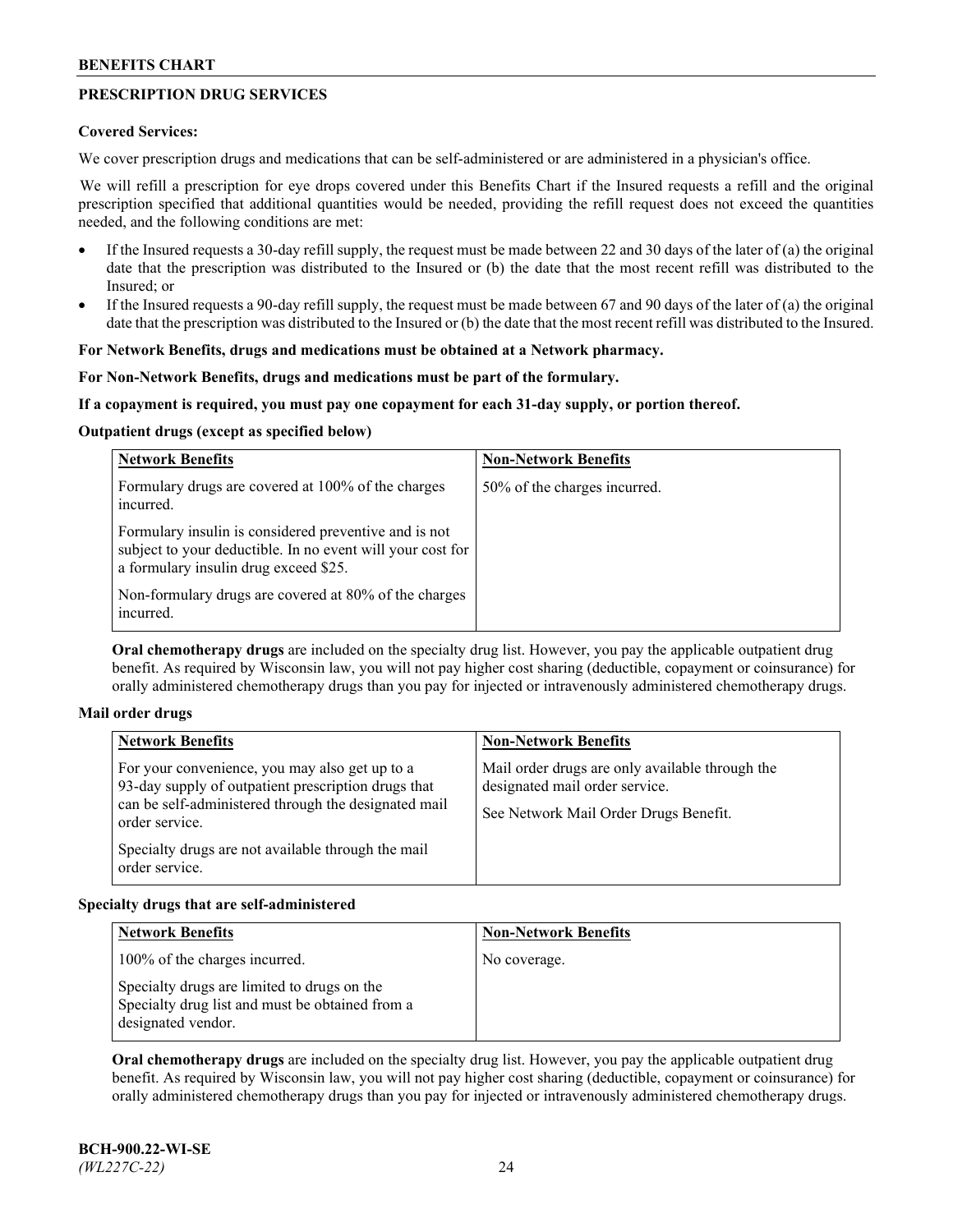**Tobacco cessation drugs.** All FDA approved tobacco cessation drugs are covered.

| <b>Network Benefits</b>                                     | <b>Non-Network Benefits</b>  |
|-------------------------------------------------------------|------------------------------|
| 100% of the charges incurred.<br>Deductible does not apply. | 50% of the charges incurred. |

# **Contraceptive drugs**

| <b>Network Benefits</b>                                                                                                                                         | <b>Non-Network Benefits</b>  |
|-----------------------------------------------------------------------------------------------------------------------------------------------------------------|------------------------------|
| 100% of the charges incurred for formulary drugs.<br>Deductible does not apply.                                                                                 | 50% of the charges incurred. |
| If a physician requests that a non-formulary<br>contraceptive drug be dispensed as written, the drug<br>will be covered at 100%, not subject to the deductible. |                              |

**ACA preventive medications.** We cover preventive medications currently recommended by USPSTF with an A or B rating if they are prescribed by your medical provider and they are listed on our Commercial ACA Preventive Drug List. Preventive medications are subject to periodic review and modification. Changes would be effective in accordance with the federal rules and reflected in our current medical coverage criteria for preventive care services.

| <b>Network Benefits</b>                                     | <b>Non-Network Benefits</b>  |
|-------------------------------------------------------------|------------------------------|
| 100% of the charges incurred.<br>Deductible does not apply. | 50% of the charges incurred. |

# **Limitations:**

- Certain drugs may require prior authorization as indicated on the formulary. HealthPartners may require prior authorization for the drug and also the site where the drug will be provided. Certain drugs are subject to our utilization review process and quantity limits.
- Certain non-formulary drugs require prior authorization. In addition, certain drugs may be subject to any quantity limits applied as part of our trial program. The trial drug program applies to new prescriptions for certain drugs which have high toxicity, low tolerance, high costs and/or high potential for waste. Trial drugs are indicated on the formulary and/or the specialty drug list. Your first fill of a trial drug may be limited to less than a month supply. If the drug is well tolerated and effective, you will receive the remainder of your first month supply.
- If an Insured requests a brand name drug when there is a generic equivalent, the brand name drug will be covered up to the charge that would apply to the generic drug, minus any required copayment. If a physician requests that a brand name drug be dispensed as written, and we determine the brand name drug is medically necessary, the drug will be paid at the nonformulary benefit.
- We may require insureds to try over-the-counter (OTC) drug alternatives before approving more costly formulary prescription drugs.
- Unless otherwise specified in the "Prescription Drug Services" section, you may receive up to a 31-day supply per prescription.
- A 93-day supply will be covered and dispensed only at pharmacies that participate in our extended day supply program.
- New prescriptions to treat certain chronic conditions are limited to a 31-day supply.
- No more than a 31-day supply of specialty drugs will be covered and dispensed at a time unless it's a manufacturer supplied drug that cannot be split that supplies the member with more than a 31-day supply.

**Not Covered:**Replacement of prescription drugs, medications, equipment and supplies due to loss, damage or theft.

- Nonprescription (over-the-counter) drugs or medications, including, but not limited to, vitamins, supplements, homeopathic remedies, and non-FDA approved drugs, unless listed on the formulary and prescribed by a physician or legally authorized health care provider under applicable state and federal law. This exclusion does not include over-thecounter contraceptives for women as allowed under the Affordable Care Act when the Insured obtains a prescription for the item. In addition, if the Insured obtains a prescription, this exclusion does not include aspirin to prevent cardiovascular disease for men and women of certain ages; folic acid supplements for women who may become pregnant; fluoride chemoprevention supplements for children without fluoride in their water source; and iron supplements for children ages 6-12 months who are at risk for anemia.
- All drugs for the treatment of sexual dysfunction.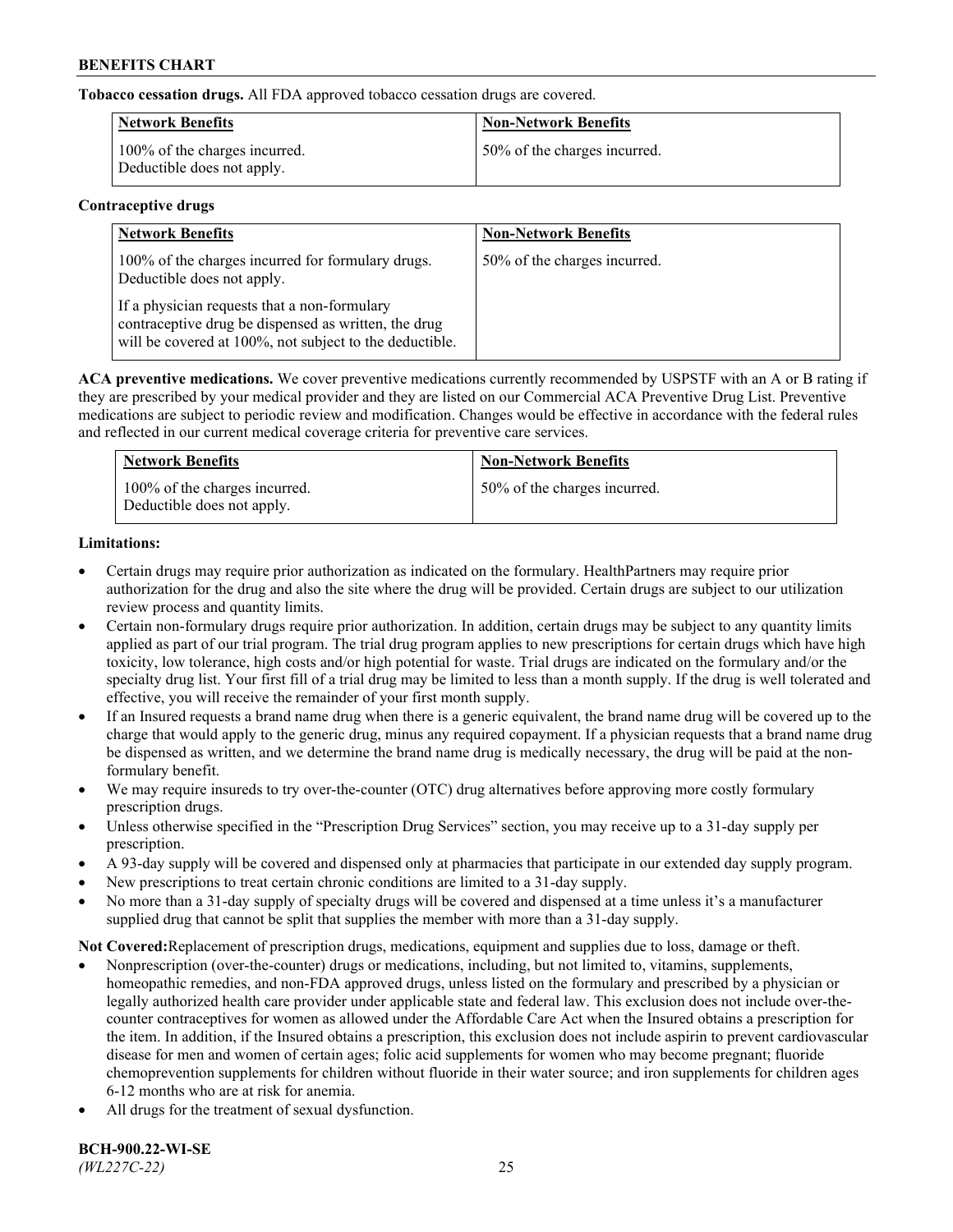- All drugs for the treatment of growth deficiency.
- Fertility drugs.
- Medical cannabis.
- Drugs on the Excluded Drug List. The Excluded Drug List includes select drugs within a therapy class that are not eligible for coverage. This includes drugs that may be excluded for certain indications. The Excluded Drug List is available at [healthpartners.com.](http://www.healthpartners.com/)
- Drugs that are newly approved by the FDA until they are reviewed and approved by HealthPartners Pharmacy and Therapeutics Committee.
- Medical devices approved by the FDA will not be covered under the "Prescription Drug Services" section unless they are on our formulary. Covered medical devices are generally submitted and reimbursed under your medical benefits.
- See "Services Not Covered" in the Certificate.

# **PREVENTIVE SERVICES**

# **Applicable Definitions:**

**Routine Preventive Services** are routine health care services that include screenings, check-ups and counseling to prevent illness, disease or other health problems before symptoms occur.

**Diagnostic Services** are services to help a provider understand your symptoms, diagnose illness and decide what treatment may be needed. They may be the same services that are listed as preventive services, but they are being used as diagnostic services. Your provider will determine if these services are preventive or diagnostic. These services are not preventive if received as part of a visit to diagnose, manage or maintain an acute or chronic medical condition, illness or injury. When that occurs, unless otherwise indicated below, standard deductibles, copayments or coinsurance apply.

# **Covered Services:**

We cover preventive services that meet any of the requirements under the Affordable Care Act (ACA) shown in the bulleted items below. These preventive services are covered at 100% under the Network Benefits with no deductible, copayments or coinsurance. (If a preventive service is not required by the ACA and it is covered at a lower benefit level, it will be specified below.) Preventive benefits mandated under the ACA are subject to periodic review and modification. Changes would be effective in accordance with the federal rules. Preventive services mandated by the ACA include:

- Evidence-based items or services that have in effect a rating of A or B in the current recommendations of the United States Preventive Services Task Force with respect to the individual;
- Immunizations for routine use in children, adolescents, and adults that have in effect a recommendation from the Advisory Committee on Immunization Practices of the Centers for Disease Control and Prevention with respect to the individual;
- With respect to infants, children, and adolescents, evidence-informed preventive care and screenings provided for in comprehensive guidelines supported by the Health Resources and Services Administration; and
- With respect to women, preventive care and screenings provided for in comprehensive guidelines supported by the Health Resources and Services Administration.

Covered services are based on established medical policies, which are subject to periodic review and modification by the medical or dental directors. These medical policies (medical coverage criteria) are available by calling Member Services, or logging on to your "*my*HealthPartners" account at [healthpartners.com.](https://www.healthpartners.com/hp/index.html)

# **ACA and state mandated preventive services are covered as follows:**

**Routine health exams and periodic health assessments.** A physician or health care provider will counsel you as to how often health assessments are needed based on age, sex and health status. This includes screening and counseling for tobacco cessation and all FDA approved tobacco cessation medications including over-the-counter drugs (as shown in the Prescription Drug Services section).

| Network Benefits                                            | <b>Non-Network Benefits</b>  |
|-------------------------------------------------------------|------------------------------|
| 100% of the charges incurred.<br>Deductible does not apply. | 50% of the charges incurred. |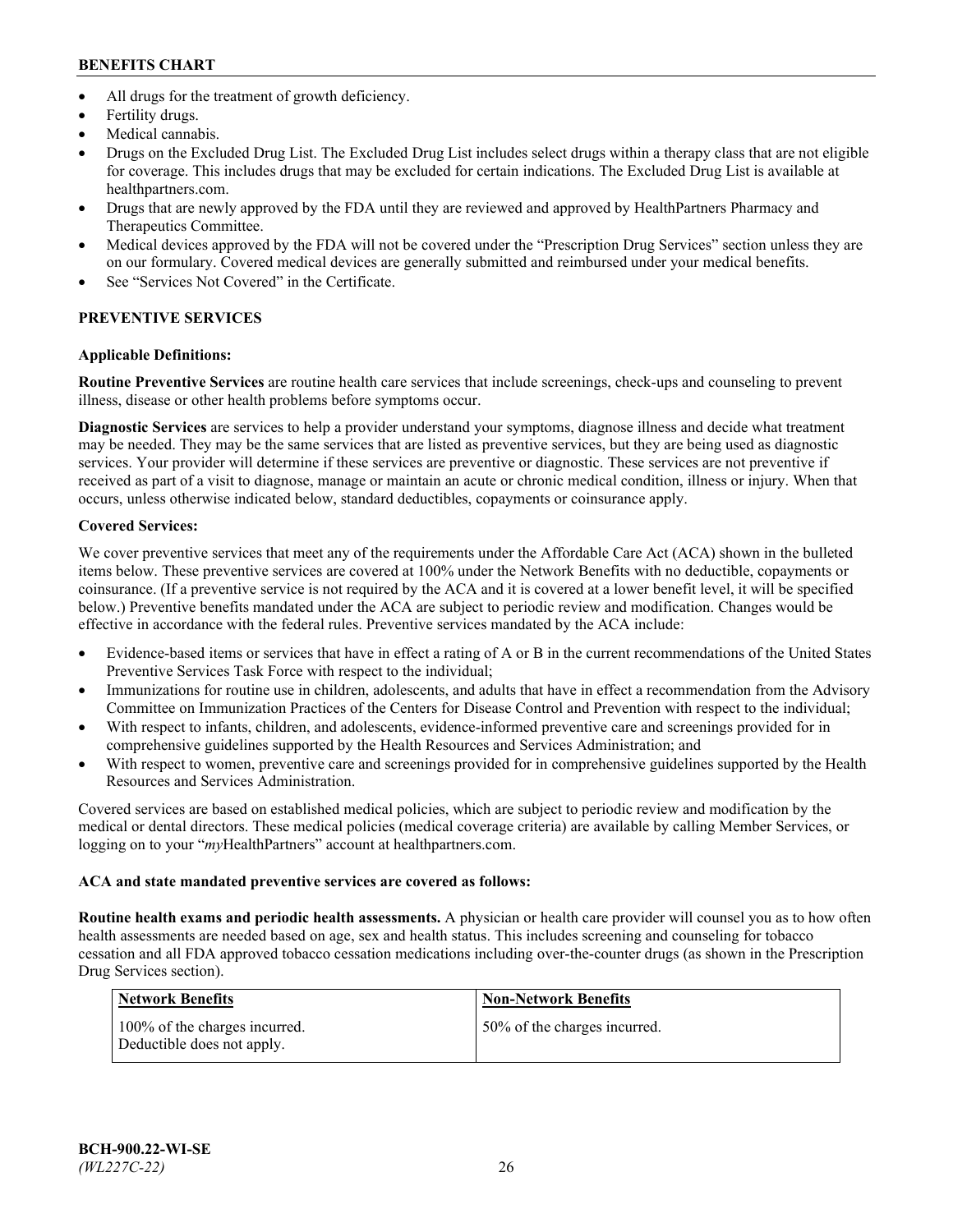**Child health supervision services.** This includes pediatric preventive services such as newborn screenings, appropriate immunizations, developmental assessments and laboratory services appropriate to the age of the child from birth to 72 months and appropriate immunizations to age 18.

| <b>Network Benefits</b>                                     | <b>Non-Network Benefits</b>  |
|-------------------------------------------------------------|------------------------------|
| 100% of the charges incurred.<br>Deductible does not apply. | 50% of the charges incurred. |

#### **Routine prenatal care and exams**

| Network Benefits                                            | <b>Non-Network Benefits</b>  |
|-------------------------------------------------------------|------------------------------|
| 100% of the charges incurred.<br>Deductible does not apply. | 50% of the charges incurred. |

**Routine postnatal care.** This includes health exams, assessments, education and counseling relating to the period immediately after childbirth.

| Network Benefits                                            | <b>Non-Network Benefits</b>  |
|-------------------------------------------------------------|------------------------------|
| 100% of the charges incurred.<br>Deductible does not apply. | 50% of the charges incurred. |

**Routine screening procedures for cancer.** This includes colorectal screening and other cancer screenings recommended by the USPSTF with an A or B rating. Women's preventive health services below describe additional routine screening procedures for cancer.

| <b>Network Benefits</b>                                     | <b>Non-Network Benefits</b>  |
|-------------------------------------------------------------|------------------------------|
| 100% of the charges incurred.<br>Deductible does not apply. | 50% of the charges incurred. |

**Professional voluntary family planning services.** This includes services to prevent or delay a pregnancy, including counseling and education. Services must be provided by a licensed provider.

| <b>Network Benefits</b>                                     | <b>Non-Network Benefits</b>  |
|-------------------------------------------------------------|------------------------------|
| 100% of the charges incurred.<br>Deductible does not apply. | 50% of the charges incurred. |

#### **Adult immunizations**

| <b>Network Benefits</b>                                     | <b>Non-Network Benefits</b>  |
|-------------------------------------------------------------|------------------------------|
| 100% of the charges incurred.<br>Deductible does not apply. | 50% of the charges incurred. |

**Women's preventive health services.** This includes mammograms, screenings for cervical cancer (pap smears), breast pumps, human papillomavirus (HPV) testing, counseling for sexually transmitted infections, counseling and screening for human immunodeficiency virus (HIV), and all FDA approved contraceptive methods as prescribed by a doctor, sterilization procedures, education and counseling (see the Prescription Drug Services section for coverage of oral contraceptive drugs). We also provide genetic screening for BRCA if someone in your family has the gene or you have a diagnosis of cancer.

The U.S. Preventive Services Task Force (USPSTF) recommends screening mammography, with or without clinical breast examination (CBE), every 1-2 years for women aged 40 and older. For women age 50 and older, we cover an annual mammogram.

| <b>Network Benefits</b>                                     | <b>Non-Network Benefits</b>  |
|-------------------------------------------------------------|------------------------------|
| 100% of the charges incurred.<br>Deductible does not apply. | 50% of the charges incurred. |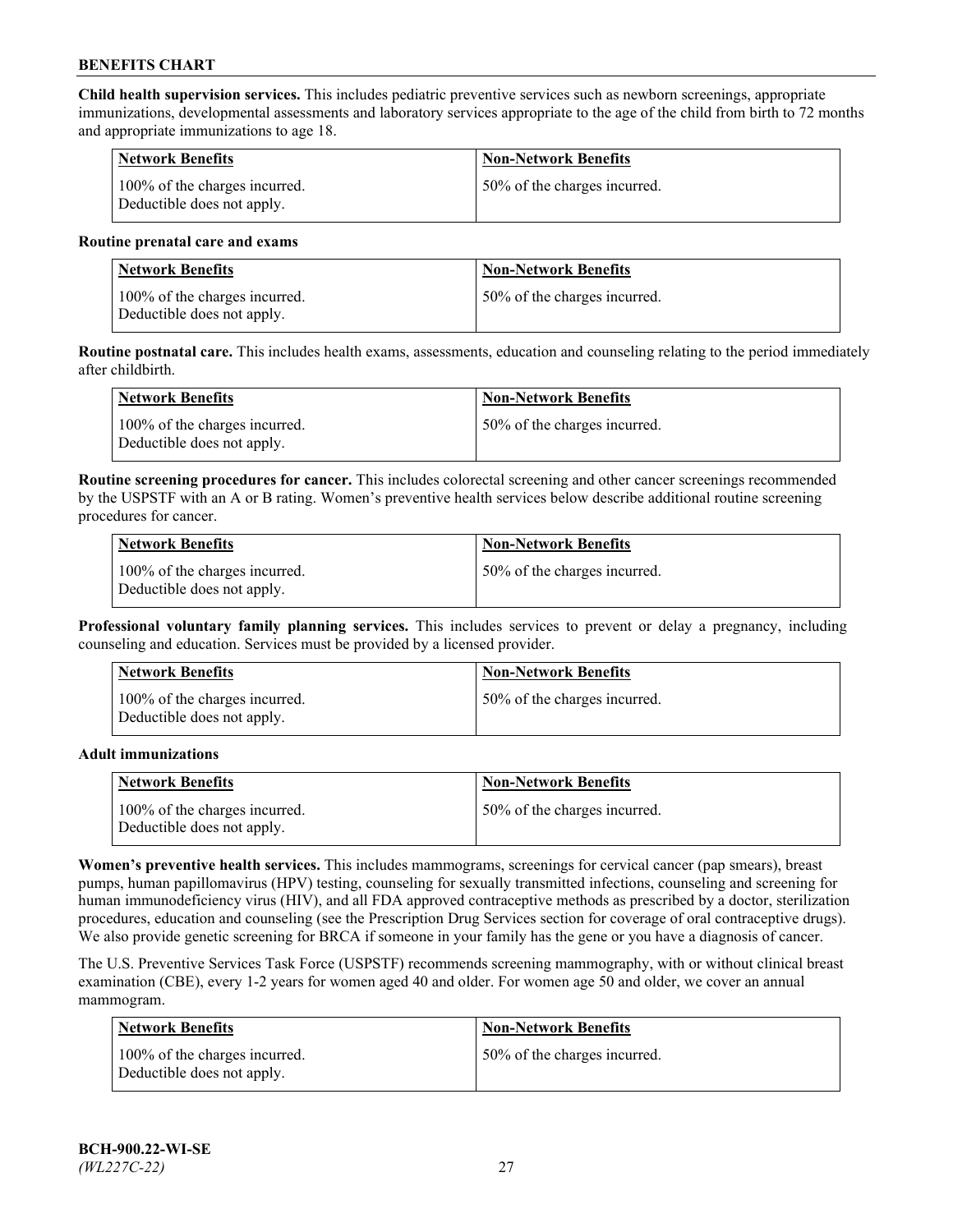**Obesity screening and management.** We cover obesity screening and counseling for all ages during a routine preventive care exam. If you are age 18 or older and have a body mass index of 30 or more, we also cover intensive obesity management to help you lose weight. Your primary care doctor can coordinate these services.

| <b>Network Benefits</b>                                     | <b>Non-Network Benefits</b>  |
|-------------------------------------------------------------|------------------------------|
| 100% of the charges incurred.<br>Deductible does not apply. | 50% of the charges incurred. |

### **In addition to any ACA or state mandated preventive services referenced above, we cover the following eligible services:**

#### **Routine eye and hearing exams**

| <b>Network Benefits</b>                                     | <b>Non-Network Benefits</b>  |
|-------------------------------------------------------------|------------------------------|
| 100% of the charges incurred.<br>Deductible does not apply. | 50% of the charges incurred. |

**Ovarian cancer surveillance test for women who are at risk.** "At risk for ovarian cancer" means (1) having a family history that includes any of the following: one or more first-degree or second-degree relatives with ovarian cancer, clusters of female relatives with breast cancer or nonpolyposis colorectal cancer; or (2) testing positive for BRCA1 or BRCA2 mutations. "Surveillance test for ovarian cancer" means annual screening using CA-125 serum tumor marker testing, transvaginal ultrasound, pelvic examination or other proven ovarian screening tests currently being evaluated by the federal Food and Drug Administration or by the National Cancer Institute.

| <b>Network Benefits</b>                               | <b>Non-Network Benefits</b>                           |
|-------------------------------------------------------|-------------------------------------------------------|
| Coverage level is same as corresponding Network       | Coverage level is same as corresponding Non-Network   |
| Benefits, depending on type of service provided, such | Benefits, depending on type of service provided, such |
| as Diagnostic Imaging Services, Laboratory Services   | as Diagnostic Imaging Services, Laboratory Services   |
| or Office Visits for Illness or Injury, or Preventive | or Office Visits for Illness or Injury, or Preventive |
| Services.                                             | Services.                                             |

**Limitations:**Services are not preventive if received as part of a visit to diagnose, manage or maintain an acute or chronic medical condition, illness or injury. When that occurs, unless otherwise indicated above, standard deductibles, copayments or coinsurance apply.

#### **Not Covered:**

See "Services Not Covered" in the Certificate.

## **TELEHEALTH/TELEMEDICINE SERVICES**

## **Definitions:**

**Telehealth, Telemedicine, or Virtual Care.** This is a means of communication between a health care professional and a patient. This includes the use of secure electronic information, imaging, and communication technologies, including:

- interactive audio or audio-video
- interactive audio with store-and-forward technology
- chat-based and email-based systems
- physician-to-physician consultation
- patient education
- data transmission
- data interpretation
- digital diagnostics (algorithm-enabled diagnostic support)
- digital therapeutics (the use of personal health devices and sensors, either alone or in combination with conventional drug therapies, for disease prevention and management)

#### Services can be delivered:

Synchronously: the patient and health care professional are engaging with one another at the same time; or Asynchronously: the patient and health care professional engage with each other at different points in time.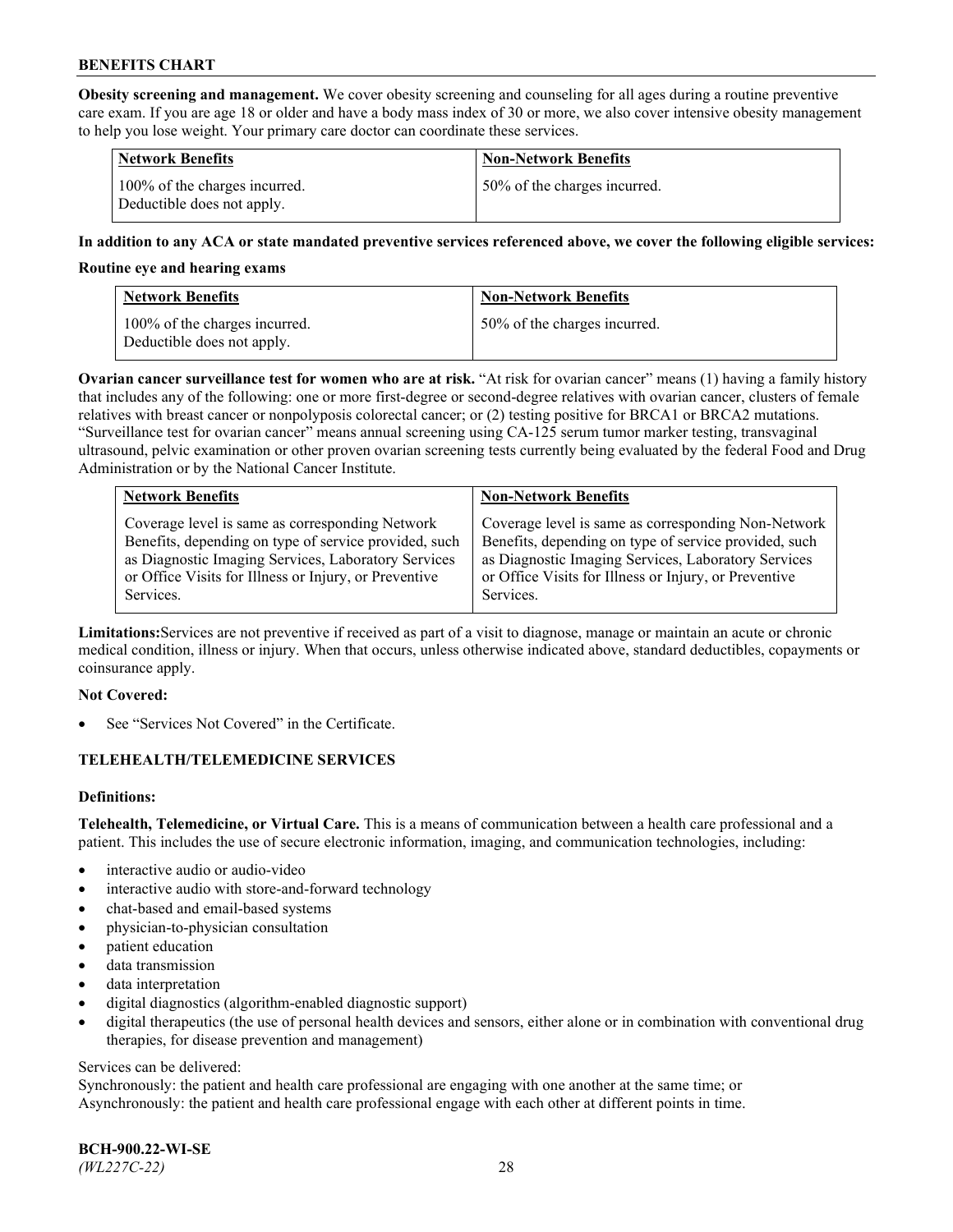**Telephone Visits.** Live, synchronous, interactive encounters over the telephone between a patient and a healthcare provider.

**E-visit or chat-based visits.** Asynchronous online or mobile app encounters to discuss a patient's personal health information, vital signs, and other physiologic data or diagnostic images. The healthcare provider reviews and delivers a consultation, diagnosis, prescription or treatment plan after reviewing the patient's visit information.

**Virtuwell®.** This is an online service for you to receive a diagnosis and treatment for certain conditions, such as a cold, flu, ear pain and sinus infections. You may access the Virtuwell website at [virtuwell.com.](https://www.virtuwell.com/)

**Video Visits.** Live, synchronous, interactive encounters using secure web-based video between a patient and a healthcare provider.

#### **Covered Services:**

The Plan covers the following methods of receiving care for services that would be eligible under the Plan if the service were provided in person.

#### **Scheduled telephone visits**

| <b>Network Benefits</b>       | <b>Non-Network Benefits</b>  |
|-------------------------------|------------------------------|
| 100% of the charges incurred. | 50% of the charges incurred. |

### **E-visits**

### **Access to online care through Virtuwell at [virtuwell.com](https://www.virtuwell.com/)**

| <b>Network Benefits</b>       | <b>Non-Network Benefits</b> |
|-------------------------------|-----------------------------|
| 100% of the charges incurred. | Not applicable.             |

### **All other E-visits**

| Network Benefits              | <b>Non-Network Benefits</b>  |
|-------------------------------|------------------------------|
| 100% of the charges incurred. | 50% of the charges incurred. |

### **Video visits**

| <b>Network Benefits</b>                                                                                                                                                                           | <b>Non-Network Benefits</b>                                                                                                                                                                            |
|---------------------------------------------------------------------------------------------------------------------------------------------------------------------------------------------------|--------------------------------------------------------------------------------------------------------------------------------------------------------------------------------------------------------|
| Coverage level is same as corresponding Network<br>Benefits, depending on type of service provided, such as<br>Office Visits for Illness or Injury, Inpatient or Outpatient<br>Hospital Services. | Coverage level is same as corresponding Non-<br>Network Benefits, depending on type of service<br>provided, such as Office Visits for Illness or Injury,<br>Inpatient or Outpatient Hospital Services. |
|                                                                                                                                                                                                   |                                                                                                                                                                                                        |

#### **Not Covered:**

See "Services Not Covered" in the Certificate.

## **TRANSPLANT SERVICES**

#### **Applicable Definitions:**

**Autologous.** This is when the source of cells is from the individual's own marrow or stem cells.

**Allogeneic.** This is when the source of cells is from a related or unrelated donor's marrow or stem cells.

**Allogeneic Bone Marrow Transplant.** This is when the bone marrow is harvested from the related or unrelated donor and stored. The patient undergoes treatment which includes tumor ablation with high-dose chemotherapy and/or radiation. The bone marrow is reinfused (transplanted).

**Autologous Bone Marrow Transplant.** This is when the bone marrow is harvested from the individual and stored. The patient undergoes treatment which includes tumor ablation with high-dose chemotherapy and/or radiation. The bone marrow is reinfused (transplanted).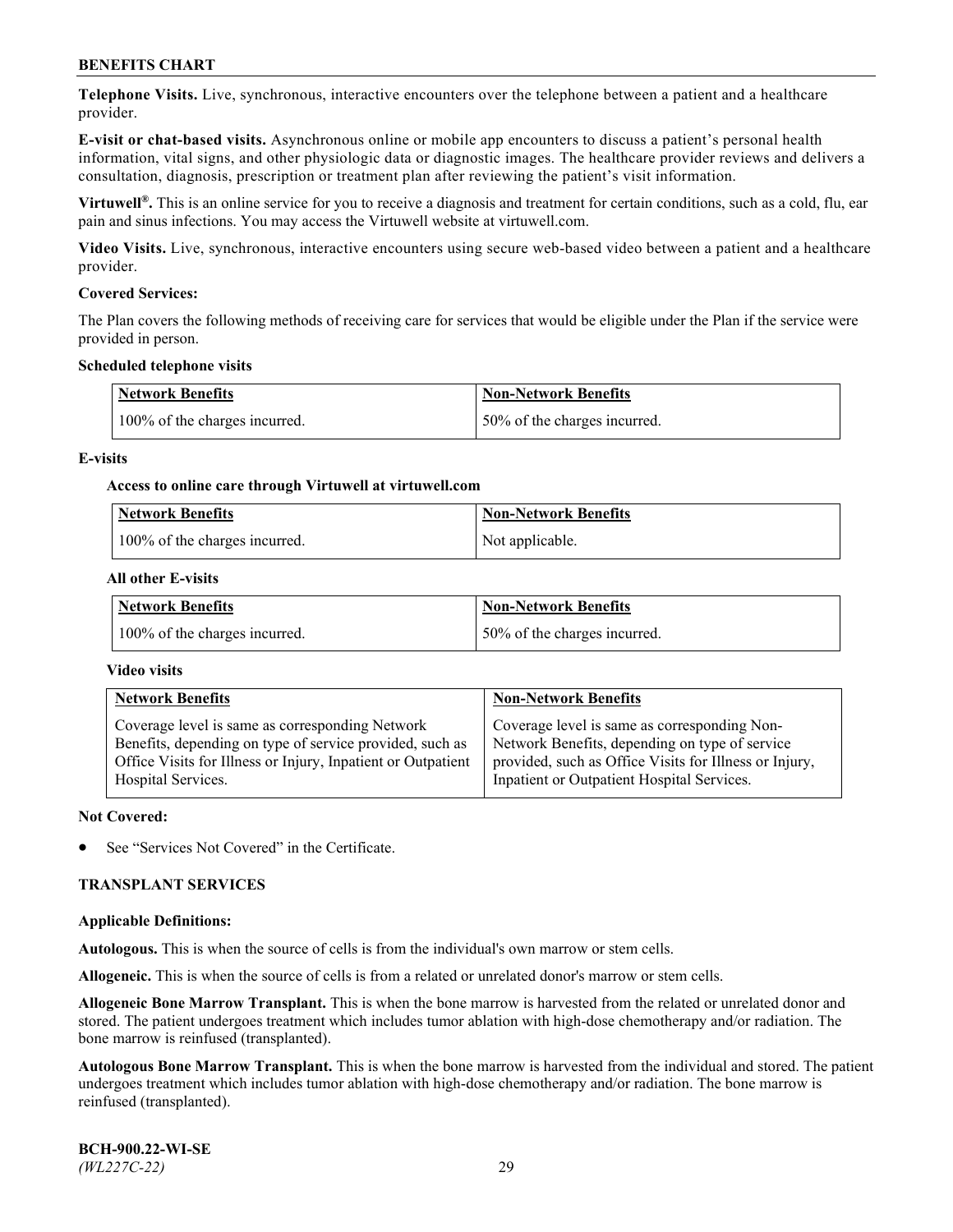**Autologous/Allogeneic Stem Cell Support.** This is a treatment process that includes stem cell harvest from either bone marrow or peripheral blood, tumor ablation with high-dose chemotherapy and/or radiation, stem cell reinfusion, and related care. Autologous/allogeneic bone marrow transplantation and high dose chemotherapy with peripheral stem cell rescue/support are considered to be autologous/allogeneic stem cell support.

**Designated Transplant Center.** This is any health care provider, group or association of health care providers designated by us to provide services, supplies or drugs for specified transplants for our Insureds.

**Transplant Services.** This is transplantation (including retransplants) of the human organs or tissue listed below, including all related post-surgical treatment, follow-up care and drugs and multiple transplants for a related cause. Transplant services do not include other organ or tissue transplants or surgical implantation of mechanical devices functioning as a human organ, except surgical implantation of an FDA approved Ventricular Assist Device (VAD) or total artificial heart, functioning as a temporary bridge to heart transplantation.

Prior authorization is required prior to consultation to support coordination of care and benefits.

### **Covered Services:**

We cover eligible transplant services (as defined above) while you are covered under the Certificate. Transplants that will be considered for coverage are limited to the following:

- Kidney transplants for end-stage disease.
- Cornea transplants for end-stage disease.
- Heart transplants for end-stage disease.
- Lung transplants or heart/lung transplants for: (1) primary pulmonary hypertension; (2) Eisenmenger's syndrome; (3) endstage pulmonary fibrosis; (4) alpha 1 antitrypsin disease; (5) cystic fibrosis; and (6) emphysema.
- Liver transplants for: (1) biliary atresia in children; (2) primary biliary cirrhosis; (3) post-acute viral infection (including hepatitis A, hepatitis B antigen e negative and hepatitis C) causing acute atrophy or post-necrotic cirrhosis; (4) primary sclerosing cholangitis; (5) alcoholic cirrhosis; and (6) hepatocellular carcinoma.
- Allogeneic bone marrow transplants or peripheral stem cell support associated with high dose chemotherapy for: (1) acute myelogenous leukemia; (2) acute lymphocytic leukemia; (3) chronic myelogenous leukemia; (4) severe combined immunodeficiency disease; (5) Wiskott-Aldrich syndrome; (6) aplastic anemia; (7) sickle cell anemia; (8) non-relapsed or relapsed non-Hodgkin's lymphoma; (9) multiple myeloma; and (10) testicular cancer.
- Autologous bone marrow transplants or peripheral stem cell support associated with high-dose chemotherapy for: (1) acute leukemias; (2) non-Hodgkin's lymphoma; (3) Hodgkin's disease; (4) Burkitt's lymphoma; (5) neuroblastoma; (6) multiple myeloma; (7) chronic myelogenous leukemia; and (8) non-relapsed non-Hodgkin's lymphoma.
- Pancreas transplants for simultaneous pancreas-kidney transplants for diabetes, pancreas after kidney, living related segmental simultaneous pancreas kidney transplantation and pancreas transplant alone.

To receive Network Benefits, charges for transplant services must be incurred at a Designated Transplant Center.

The transplant-related treatment provided, including expenses incurred for directly related donor services, shall be subject to and in accordance with the provisions, limitations, maximums and other terms of the Certificate.

Medical and hospital expenses of the donor are covered only when the recipient is an Insured and the transplant and directly related donor expenses have been prior authorized for coverage. Treatment of medical complications that may occur to the donor are not covered. Donors are not considered Insureds, and are therefore not eligible for the rights afforded to Insureds under the Certificate.

The list of eligible transplant services and coverage determinations are based on established medical policies, which are subject to periodic review and modification by the medical director.

| <b>Network Benefits</b>                          | <b>Non-Network Benefits</b>                          |
|--------------------------------------------------|------------------------------------------------------|
| See Network Inpatient Hospital Services Benefit. | See Non-Network Inpatient Hospital Services Benefit. |